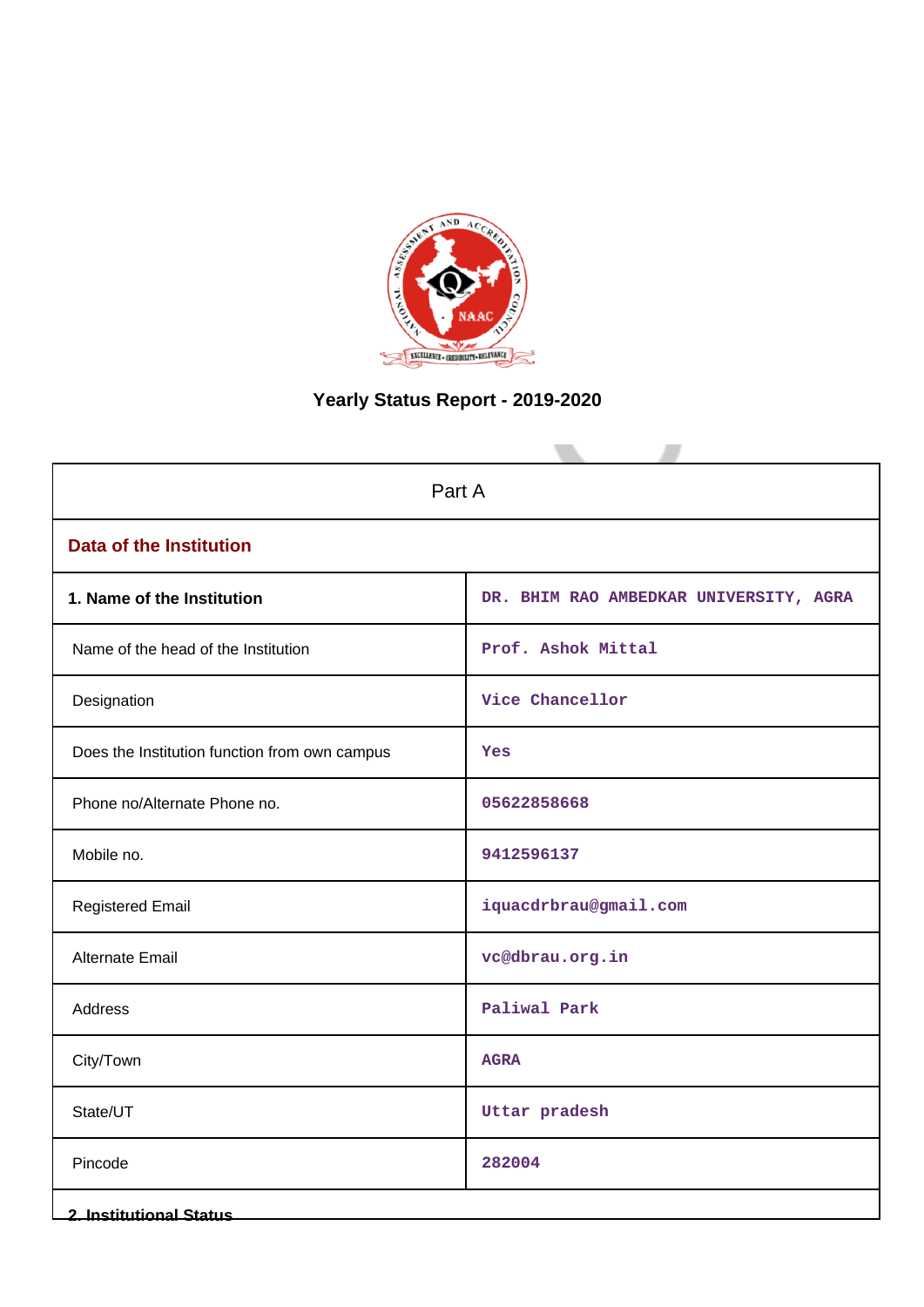| University                             | <b>State</b>          |  |  |  |  |  |
|----------------------------------------|-----------------------|--|--|--|--|--|
| Type of Institution                    | Co-education          |  |  |  |  |  |
| Location                               | Urban                 |  |  |  |  |  |
| <b>Financial Status</b>                | state                 |  |  |  |  |  |
| Name of the IQAC co-ordinator/Director | Prof. Ajay Taneja     |  |  |  |  |  |
| Phone no/Alternate Phone no.           | 05622520051           |  |  |  |  |  |
| Mobile no.                             | 9897476288            |  |  |  |  |  |
| <b>Registered Email</b>                | iquacdrbrau@gmail.com |  |  |  |  |  |
| Alternate Email                        | ataneja5@hotmail.com  |  |  |  |  |  |
| 3. Website Address                     |                       |  |  |  |  |  |

| Web-link of the AQAR: (Previous Academic Year)                           | http://www.dbrau.org.in/IOAC.aspx                                 |
|--------------------------------------------------------------------------|-------------------------------------------------------------------|
| 4. Whether Academic Calendar prepared during<br>the year                 | Yes                                                               |
| if yes, whether it is uploaded in the institutional website:<br>Weblink: | http://www.dbrau.org.in/academic cal.as<br>$\overline{\text{px}}$ |

# **5. Accrediation Details**

| Cycle | Grade | <b>CGPA</b> | Year of      | Validity          |                   |  |  |
|-------|-------|-------------|--------------|-------------------|-------------------|--|--|
|       |       |             | Accrediation | Period From       | Period To         |  |  |
| ີ     | $B++$ | 2.79        | 2017         | $02 - May - 2017$ | $01 - May - 2022$ |  |  |

# **6. Date of Establishment of IQAC 24-Oct-2011**

# **7. Internal Quality Assurance System**

| Quality initiatives by IQAC during the year for promoting quality culture                                         |                          |                                       |  |  |  |  |  |  |
|-------------------------------------------------------------------------------------------------------------------|--------------------------|---------------------------------------|--|--|--|--|--|--|
| Item / Title of the quality initiative by<br><b>IQAC</b>                                                          | Date & Duration          | Number of participants/ beneficiaries |  |  |  |  |  |  |
| <b>INAAC ACCREDIATIO AND TO</b><br>IMPROVE HIGHER EDUCATION<br><b>QUALITY FOR SELF FINANCE</b><br><b>COLLEGES</b> | $15 - \text{Feb} - 2020$ | 200                                   |  |  |  |  |  |  |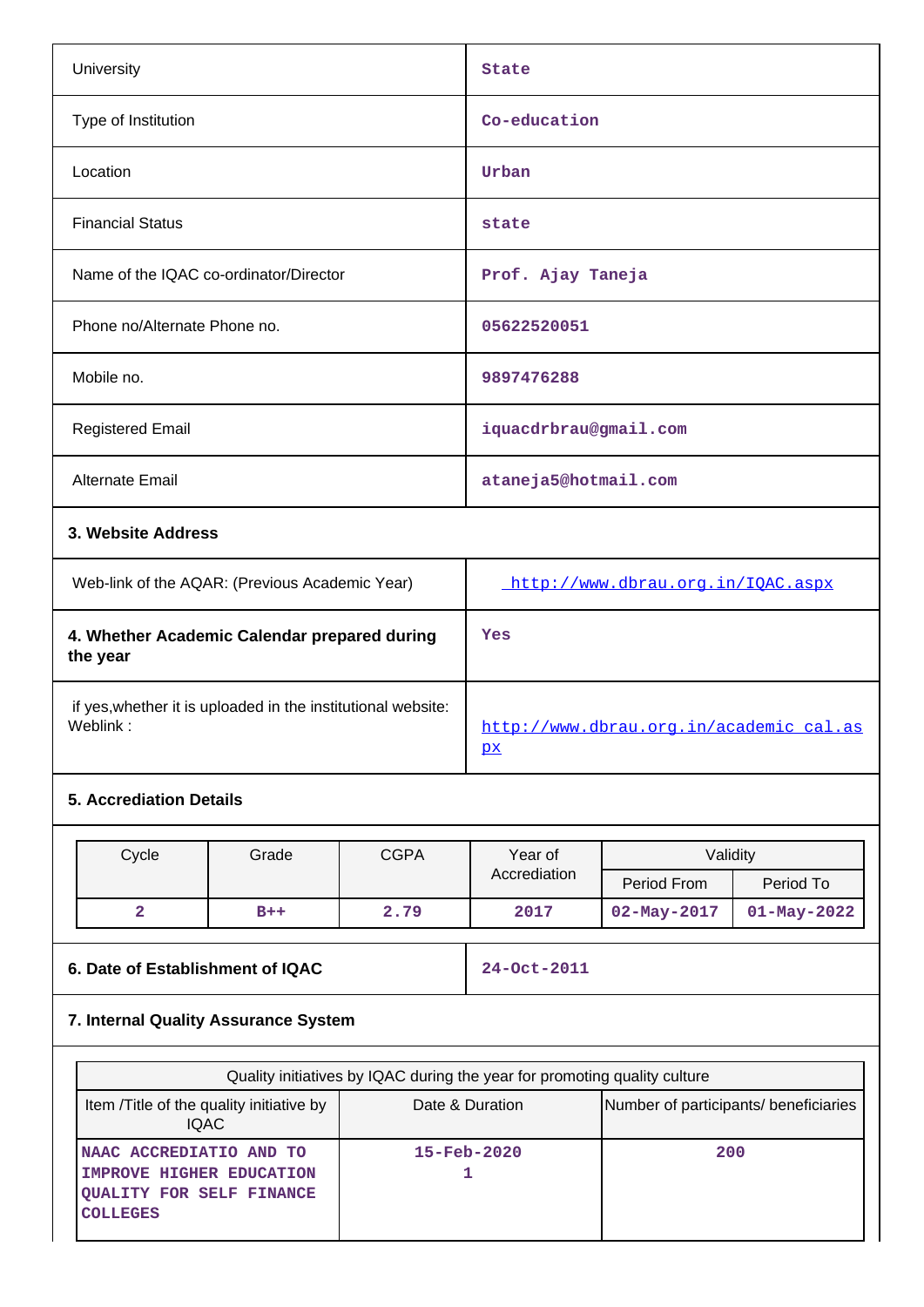|                                                                                                                    | <b>WORKSHOP ON UNDERSTANDING</b><br>NAAC NEW FRAMEWORK OF<br>NAAC ACCREDIATION FOR<br>GOVT COLLEGES AND GOVT<br><b>AIDED COLLEGES</b>   |               |                        |  | $18 - Jan - 2020$<br>1 |                                |              | 150       |  |
|--------------------------------------------------------------------------------------------------------------------|-----------------------------------------------------------------------------------------------------------------------------------------|---------------|------------------------|--|------------------------|--------------------------------|--------------|-----------|--|
|                                                                                                                    | <b>WORKSHOP ON NAAC</b><br><b>ACCREDIATION AND TO</b><br>IMPROVE HIGHER EDUCATION<br>QUALITY                                            |               | $20 - Dec - 2019$<br>1 |  |                        |                                | 110          |           |  |
|                                                                                                                    | WEBINAR on Disaster<br>management with special<br>reference to COVID-                                                                   |               |                        |  | 06-May-2020<br>1       |                                |              | 200       |  |
|                                                                                                                    | WEBINAR on Mathematical<br>analysis of COVID-                                                                                           |               |                        |  | $12 - Jun - 2020$<br>1 |                                |              | 150       |  |
|                                                                                                                    | WEBINAR on Future roadmap<br>of BRAU-role of Alumini                                                                                    |               |                        |  | $12 - Jun - 2020$<br>1 |                                |              | 75        |  |
|                                                                                                                    |                                                                                                                                         |               |                        |  | View File              |                                |              |           |  |
|                                                                                                                    | 8. Provide the list of Special Status conferred by Central/ State Government-<br>UGC/CSIR/DST/DBT/ICMR/TEQIP/World Bank/CPE of UGC etc. |               |                        |  |                        |                                |              |           |  |
|                                                                                                                    | Institution/Departmen<br>t/Faculty                                                                                                      | Scheme        |                        |  | <b>Funding Agency</b>  | Year of award with<br>duration |              | Amount    |  |
|                                                                                                                    | IET                                                                                                                                     | <b>TEQUIP</b> |                        |  | <b>MHRD</b>            |                                | 2017<br>1095 | 110000000 |  |
|                                                                                                                    |                                                                                                                                         |               |                        |  | View File              |                                |              |           |  |
|                                                                                                                    | 9. Whether composition of IQAC as per latest<br><b>NAAC</b> guidelines:                                                                 |               |                        |  | Yes                    |                                |              |           |  |
|                                                                                                                    | Upload latest notification of formation of IQAC                                                                                         |               |                        |  | View File              |                                |              |           |  |
|                                                                                                                    | 10. Number of IQAC meetings held during the<br>year :                                                                                   |               |                        |  | 3                      |                                |              |           |  |
| The minutes of IQAC meeting and compliances to the<br>decisions have been uploaded on the institutional<br>website |                                                                                                                                         |               | Yes                    |  |                        |                                |              |           |  |
| Upload the minutes of meeting and action taken report                                                              |                                                                                                                                         |               |                        |  |                        |                                |              |           |  |
|                                                                                                                    |                                                                                                                                         |               |                        |  | View File              |                                |              |           |  |
|                                                                                                                    | 11. Whether IQAC received funding from any of<br>the funding agency to support its activities<br>during the year?                       |               |                        |  | Yes                    |                                |              |           |  |
|                                                                                                                    | If yes, mention the amount                                                                                                              |               |                        |  | 197000                 |                                |              |           |  |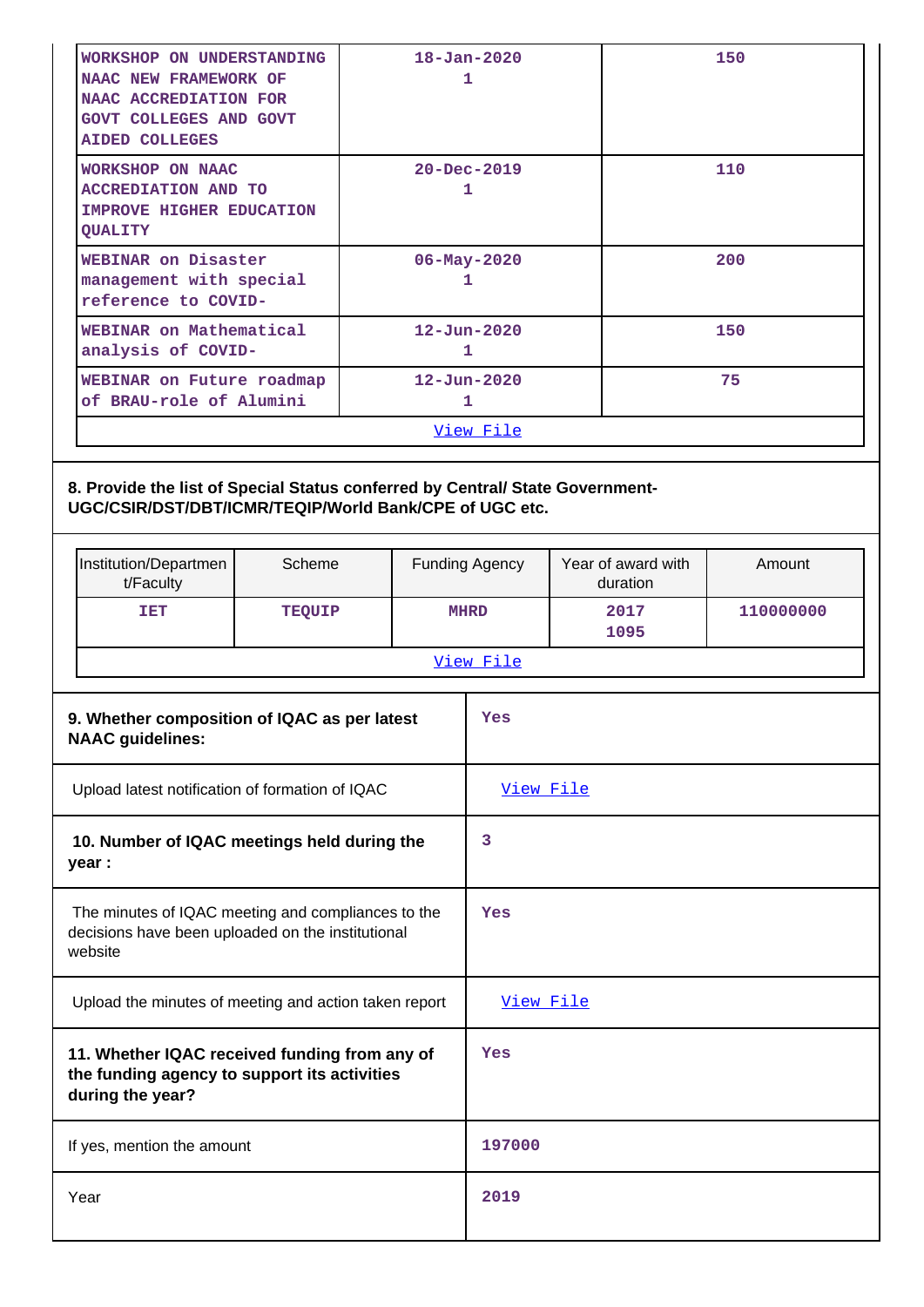## **12. Significant contributions made by IQAC during the current year(maximum five bullets)**

**1. Online help desk for students. 2. Workshops for Affiliated Colleges to motivate them for NAAC Accreditation. 3. Programme for fit India for good health of stake holders. 4. Camps for health benefits for students, teachers and employees. 5. T.B. Elimination Programme. 6 Webinars on COVID related topics**

#### **No Files Uploaded !!!**

**13. Plan of action chalked out by the IQAC in the beginning of the academic year towards Quality Enhancement and outcome achieved by the end of the academic year**

| Plan of Action                                                                                                       |                | Achivements/Outcomes                                                                                           |                  |  |  |  |  |
|----------------------------------------------------------------------------------------------------------------------|----------------|----------------------------------------------------------------------------------------------------------------|------------------|--|--|--|--|
| New Building for Fine art Department                                                                                 |                | Building Construction Started                                                                                  |                  |  |  |  |  |
|                                                                                                                      |                | View File                                                                                                      |                  |  |  |  |  |
| 14. Whether AQAR was placed before statutory<br>body?                                                                |                | No                                                                                                             |                  |  |  |  |  |
| 15. Whether NAAC/or any other accredited<br>body(s) visited IQAC or interacted with it to<br>assess the functioning? |                | No                                                                                                             |                  |  |  |  |  |
| 16. Whether institutional data submitted to<br><b>AISHE:</b>                                                         |                | Yes                                                                                                            |                  |  |  |  |  |
| Year of Submission                                                                                                   |                | 2019                                                                                                           |                  |  |  |  |  |
| Date of Submission                                                                                                   |                | 30-Sep-2019                                                                                                    |                  |  |  |  |  |
| 17. Does the Institution have Management<br><b>Information System?</b>                                               |                | <b>No</b>                                                                                                      |                  |  |  |  |  |
|                                                                                                                      |                | Part B                                                                                                         |                  |  |  |  |  |
| <b>CRITERION I - CURRICULAR ASPECTS</b>                                                                              |                |                                                                                                                |                  |  |  |  |  |
| 1.1 - Curriculum Design and Development                                                                              |                |                                                                                                                |                  |  |  |  |  |
|                                                                                                                      |                | 1.1.1 - Programmes for which syllabus revision was carried out during the Academic year                        |                  |  |  |  |  |
| Name of Programme                                                                                                    | Programme Code | Programme Specialization                                                                                       | Date of Revision |  |  |  |  |
| 525<br><b>MCA</b>                                                                                                    |                | 24/06/2020<br>Software Project<br>Designing and<br>Development                                                 |                  |  |  |  |  |
|                                                                                                                      |                | View File                                                                                                      |                  |  |  |  |  |
| year                                                                                                                 |                | 1.1.2 - Programmes/ courses focussed on employability/ entrepreneurship/ skill development during the Academic |                  |  |  |  |  |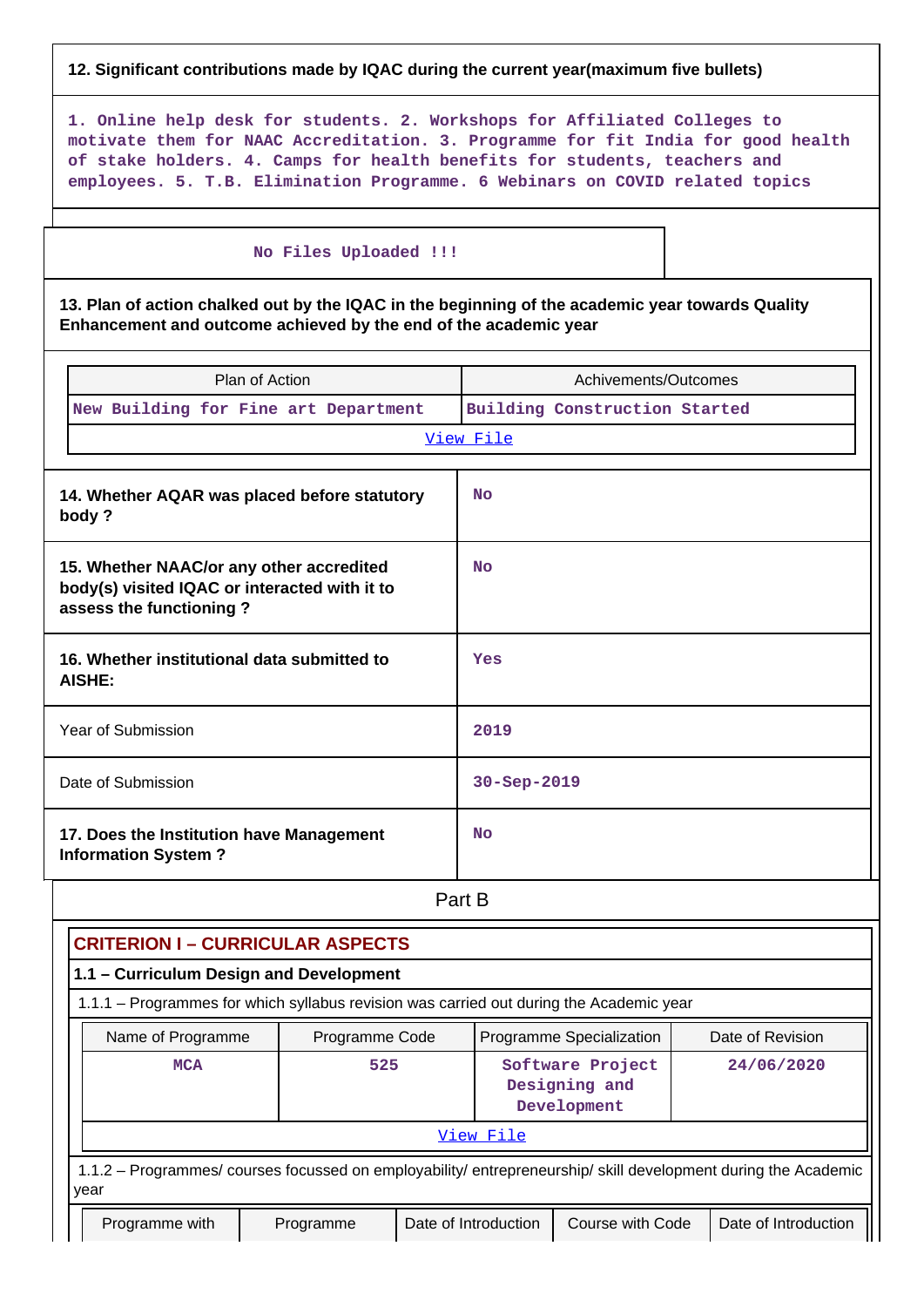| Code                                                                                                                                                  | Specialization                                                                                                                                                |                                               |                                                             |    |     |                                                                 |  |  |
|-------------------------------------------------------------------------------------------------------------------------------------------------------|---------------------------------------------------------------------------------------------------------------------------------------------------------------|-----------------------------------------------|-------------------------------------------------------------|----|-----|-----------------------------------------------------------------|--|--|
| <b>MCA</b>                                                                                                                                            | Entrepreneurs<br>hip, Self-<br>Employment<br>Industrial<br>Readiness                                                                                          |                                               | 08/09/2019                                                  |    | 525 | 08/09/2019                                                      |  |  |
|                                                                                                                                                       |                                                                                                                                                               |                                               | View File                                                   |    |     |                                                                 |  |  |
| 1.2 - Academic Flexibility                                                                                                                            |                                                                                                                                                               |                                               |                                                             |    |     |                                                                 |  |  |
| 1.2.1 - New programmes/courses introduced during the Academic year                                                                                    |                                                                                                                                                               |                                               |                                                             |    |     |                                                                 |  |  |
| Programme/Course                                                                                                                                      |                                                                                                                                                               |                                               | Programme Specialization                                    |    |     | Dates of Introduction                                           |  |  |
| <b>MCA</b>                                                                                                                                            |                                                                                                                                                               |                                               | Software Project<br>designing & Development<br>and Research |    |     | 11/06/2020                                                      |  |  |
|                                                                                                                                                       |                                                                                                                                                               |                                               | View File                                                   |    |     |                                                                 |  |  |
| 1.2.2 - Programmes in which Choice Based Credit System (CBCS)/Elective Course System implemented at the<br>University level during the Academic year. |                                                                                                                                                               |                                               |                                                             |    |     |                                                                 |  |  |
| Name of programmes adopting<br><b>CBCS</b>                                                                                                            |                                                                                                                                                               |                                               | Programme Specialization                                    |    |     | Date of implementation of<br><b>CBCS/Elective Course System</b> |  |  |
| <b>MCA</b>                                                                                                                                            |                                                                                                                                                               | Software Project<br>designing and Development |                                                             |    |     | 24/06/2020                                                      |  |  |
| 1.3 - Curriculum Enrichment                                                                                                                           |                                                                                                                                                               |                                               |                                                             |    |     |                                                                 |  |  |
| 1.3.1 – Value-added courses imparting transferable and life skills offered during the year                                                            |                                                                                                                                                               |                                               |                                                             |    |     |                                                                 |  |  |
| <b>Value Added Courses</b>                                                                                                                            |                                                                                                                                                               |                                               | Date of Introduction                                        |    |     | Number of Students Enrolled                                     |  |  |
| Communication Skill                                                                                                                                   |                                                                                                                                                               | 08/09/2019                                    |                                                             |    |     | 38                                                              |  |  |
|                                                                                                                                                       |                                                                                                                                                               |                                               | View File                                                   |    |     |                                                                 |  |  |
| 1.3.2 - Field Projects / Internships under taken during the year                                                                                      |                                                                                                                                                               |                                               |                                                             |    |     |                                                                 |  |  |
| Project/Programme Title                                                                                                                               |                                                                                                                                                               |                                               | Programme Specialization                                    |    |     | No. of students enrolled for Field<br>Projects / Internships    |  |  |
| <b>MCA</b>                                                                                                                                            |                                                                                                                                                               | Software Development<br>and Implementation    |                                                             | 10 |     |                                                                 |  |  |
|                                                                                                                                                       |                                                                                                                                                               |                                               | View File                                                   |    |     |                                                                 |  |  |
| 1.4 - Feedback System                                                                                                                                 |                                                                                                                                                               |                                               |                                                             |    |     |                                                                 |  |  |
| 1.4.1 – Whether structured feedback received from all the stakeholders.                                                                               |                                                                                                                                                               |                                               |                                                             |    |     |                                                                 |  |  |
| <b>Students</b>                                                                                                                                       |                                                                                                                                                               |                                               |                                                             |    | Yes |                                                                 |  |  |
| <b>Teachers</b>                                                                                                                                       |                                                                                                                                                               |                                               |                                                             |    | Yes |                                                                 |  |  |
| <b>Employers</b>                                                                                                                                      |                                                                                                                                                               |                                               |                                                             |    | Yes |                                                                 |  |  |
| Alumni                                                                                                                                                |                                                                                                                                                               |                                               |                                                             |    | Yes |                                                                 |  |  |
| Parents                                                                                                                                               |                                                                                                                                                               |                                               |                                                             |    | Yes |                                                                 |  |  |
| 1.4.2 - How the feedback obtained is being analyzed and utilized for overall development of the institution?<br>(maximum 500 words)                   |                                                                                                                                                               |                                               |                                                             |    |     |                                                                 |  |  |
| <b>Feedback Obtained</b>                                                                                                                              |                                                                                                                                                               |                                               |                                                             |    |     |                                                                 |  |  |
|                                                                                                                                                       | At University we recognize the importance of feedback as part of the teaching<br>learning cycle and aim to maximize the effectiveness of its use in practice. |                                               |                                                             |    |     |                                                                 |  |  |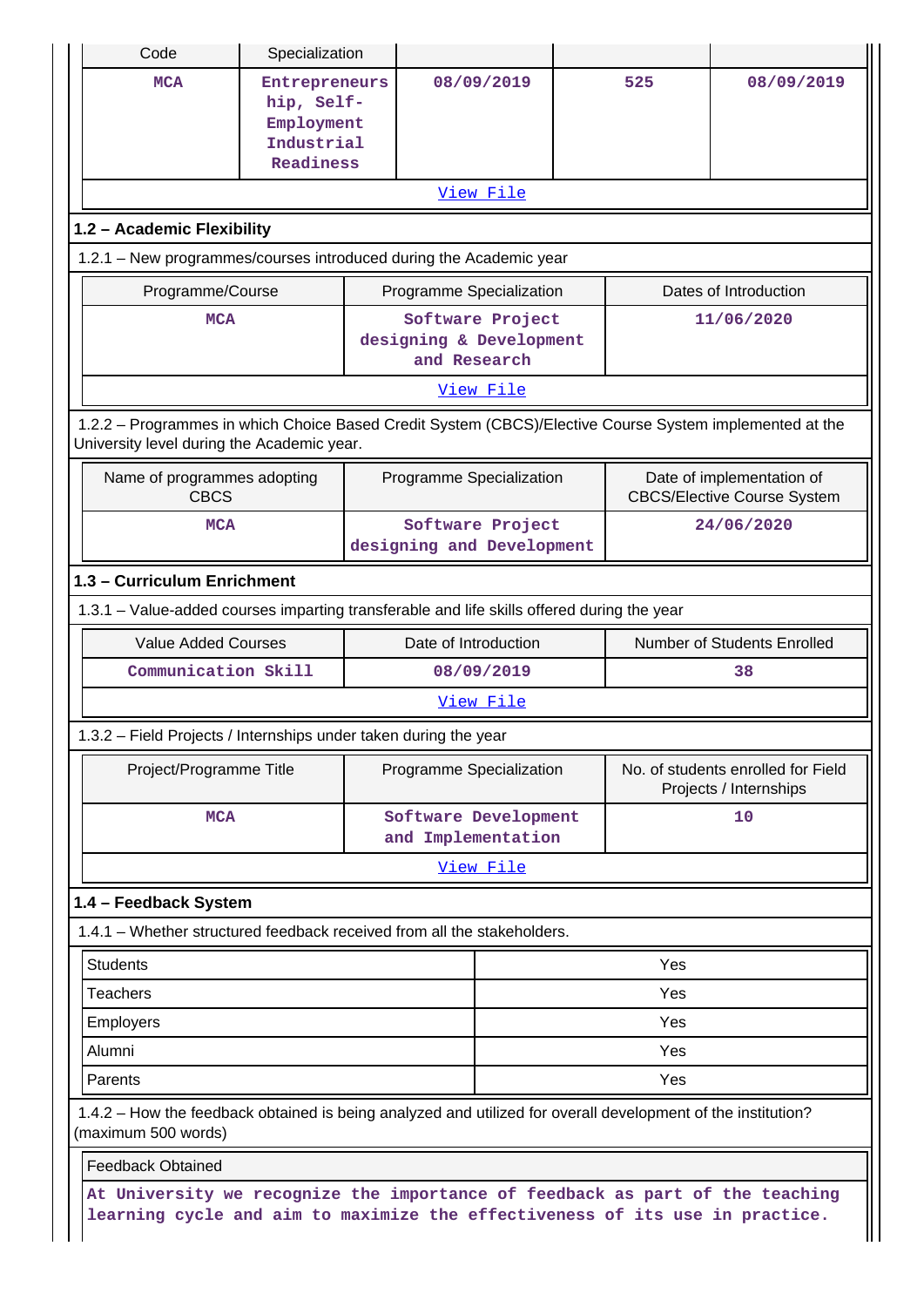**IQAC and Educational departments have been collecting feedbacks from students, faculties, employees, parents and alumni. Feedbacks collected were analyzed and higher values requiring improvement were taken for consideration and follow up action. Feedback related to curriculum were taken in to consideration in various board of studies meeting in the department. Input from parents provides general feedback about the related curricular/co-curricular activities. Feedback from faculty, current students and alumni are used in the initiation, review and redesign of curriculum. Suggestion given by alumni in the webinar on Future roadmap of BRAU-role of Alumni was taken into consideration. Free articulation of views is encouraged among all the stakeholders by inviting them to write to IQAC via direct mail.**

# **CRITERION II – TEACHING- LEARNING AND EVALUATION**

## **2.1 – Student Enrolment and Profile**

2.1.1 – Demand Ratio during the year

| Name of the<br>Programme | Programme<br>Specialization                         | Number of seats<br>available | Number of<br>Application received | <b>Students Enrolled</b> |  |  |  |  |
|--------------------------|-----------------------------------------------------|------------------------------|-----------------------------------|--------------------------|--|--|--|--|
| <b>MCA</b>               | Software<br>Project<br>designing and<br>Development | 40                           | 55                                | 30                       |  |  |  |  |
| View File                |                                                     |                              |                                   |                          |  |  |  |  |

# **2.2 – Catering to Student Diversity**

2.2.1 – Student - Full time teacher ratio (current year data)

| Year | Number of<br>students enrolled students enrolled<br>in the institution<br>(UG) | Number of<br>in the institution<br>(PG) | Number of<br>fulltime teachers<br>available in the<br>institution<br>teaching only UG teaching only PG | Number of<br>fulltime teachers<br>available in the<br>institution | Number of<br>teachers<br>teaching both UG<br>and PG courses |
|------|--------------------------------------------------------------------------------|-----------------------------------------|--------------------------------------------------------------------------------------------------------|-------------------------------------------------------------------|-------------------------------------------------------------|
|      |                                                                                |                                         | courses                                                                                                | courses                                                           |                                                             |
| 2019 | 850                                                                            | 2111                                    | 47                                                                                                     | 63                                                                | 39                                                          |

# **2.3 – Teaching - Learning Process**

 2.3.1 – Percentage of teachers using ICT for effective teaching with Learning Management Systems (LMS), Elearning resources etc. (current year data)

| Number of<br>Teachers on Roll        | Number of<br>teachers using<br>ICT (LMS, e-<br>Resources) | <b>ICT Tools and</b><br>resources<br>available | Number of ICT<br>enabled<br>Classrooms | Numberof smart<br>classrooms | E-resources and<br>techniques used |  |  |
|--------------------------------------|-----------------------------------------------------------|------------------------------------------------|----------------------------------------|------------------------------|------------------------------------|--|--|
| 110                                  | 110                                                       |                                                | 49<br>15                               |                              |                                    |  |  |
| View File of ICT Tools and resources |                                                           |                                                |                                        |                              |                                    |  |  |

[View File of E-resources and techniques used](https://assessmentonline.naac.gov.in/public/Postacc/e_resource/10241_e_resource_1625639266.xlsx)

2.3.2 – Students mentoring system available in the institution? Give details. (maximum 500 words)

 One of the most effective systems functioning in the University that bridges the gap between the students and teaching community is the tutor ward system. Each faculty member is assigned a small group of students as their wards. Faculty members have the responsibility of disciplined and guiding their wards in all academic and personal fronts. The rules and regulations, welfare measures, various scholarships and the procedure of the institutes are explained to the students. Sharing their personal concerns with their tutors helps them to ease the burden which in turn help them to focus on studies. The tutors also identify the students who are academically weak and make arrangements with suitable faculty members to conduct special classes based on the need of the students. For slow learners, students are paid individual attention. Students are advised continuously by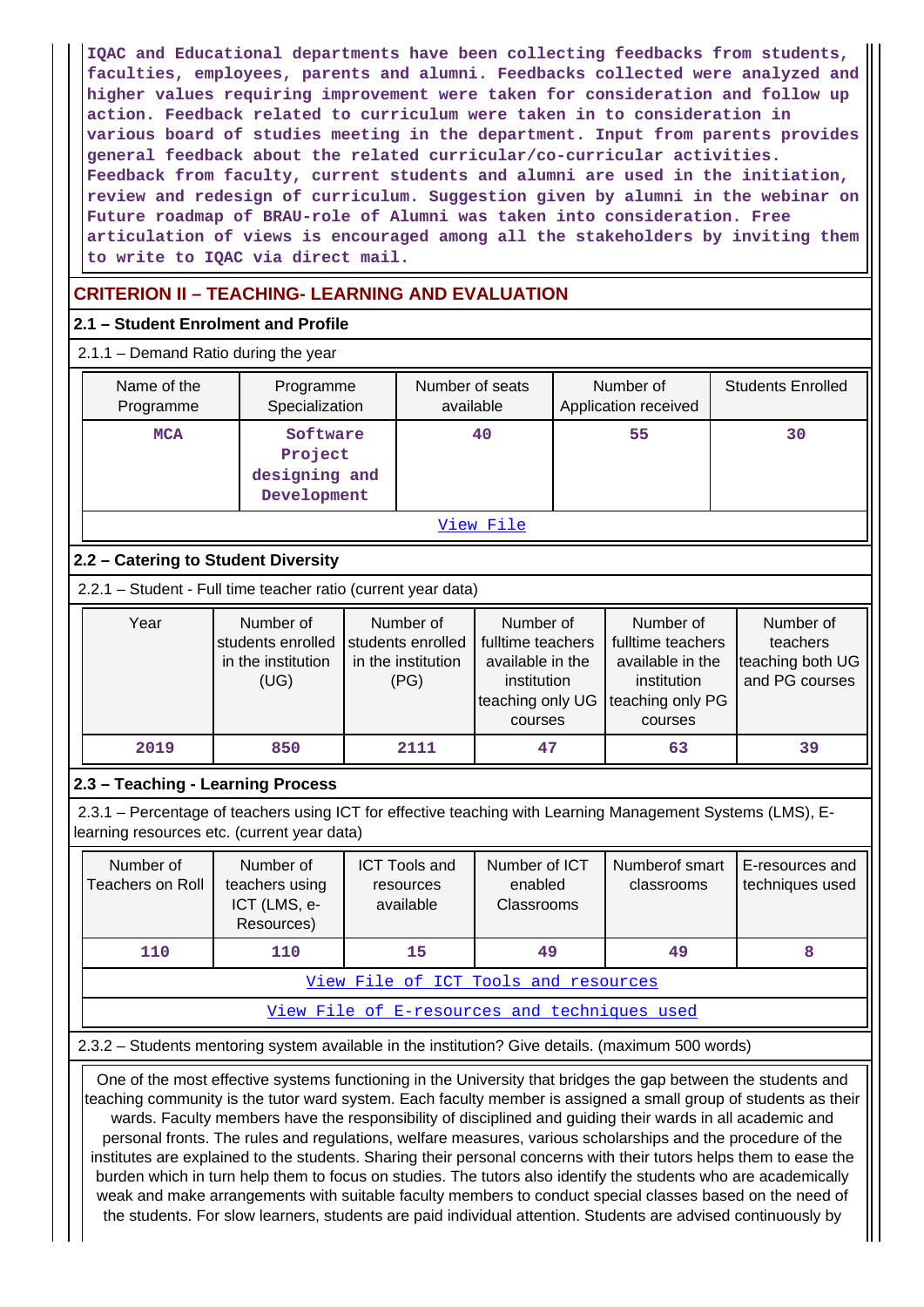faculty to participate in competitions depending upon their interest. Professional and career counselling is also given time to time by experts to the students in workshops, webinars etc. Computer skill development programs are held regularly to overcome the problem of digital divide syndrome.

II

| Number of students enrolled in the<br>institution                                                                                                                                                      |                        | Number of fulltime teachers                 |                     |                                                                                     | Mentor: Mentee Ratio                                                  |                                                                |                                                                                |                                                                                 |                                                                                       |
|--------------------------------------------------------------------------------------------------------------------------------------------------------------------------------------------------------|------------------------|---------------------------------------------|---------------------|-------------------------------------------------------------------------------------|-----------------------------------------------------------------------|----------------------------------------------------------------|--------------------------------------------------------------------------------|---------------------------------------------------------------------------------|---------------------------------------------------------------------------------------|
| 2961                                                                                                                                                                                                   |                        |                                             | 110                 |                                                                                     |                                                                       | 1:27                                                           |                                                                                |                                                                                 |                                                                                       |
| 2.4 - Teacher Profile and Quality                                                                                                                                                                      |                        |                                             |                     |                                                                                     |                                                                       |                                                                |                                                                                |                                                                                 |                                                                                       |
| 2.4.1 - Number of full time teachers appointed during the year                                                                                                                                         |                        |                                             |                     |                                                                                     |                                                                       |                                                                |                                                                                |                                                                                 |                                                                                       |
| No. of sanctioned<br>positions                                                                                                                                                                         |                        | No. of filled positions<br>Vacant positions |                     |                                                                                     |                                                                       |                                                                | Positions filled during<br>the current year                                    |                                                                                 | No. of faculty with<br>Ph.D                                                           |
| 198                                                                                                                                                                                                    |                        | 110                                         |                     |                                                                                     | 88                                                                    |                                                                | Nill                                                                           |                                                                                 | 97                                                                                    |
| 2.4.2 - Honours and recognition received by teachers (received awards, recognition, fellowships at State, National,<br>International level from Government, recognised bodies during the year)         |                        |                                             |                     |                                                                                     |                                                                       |                                                                |                                                                                |                                                                                 |                                                                                       |
| Year of Award                                                                                                                                                                                          |                        |                                             | international level | Name of full time teachers<br>receiving awards from<br>state level, national level, |                                                                       | Designation                                                    |                                                                                |                                                                                 | Name of the award,<br>fellowship, received from<br>Government or recognized<br>bodies |
| 2019                                                                                                                                                                                                   | Prof. Achla<br>Gakkhar |                                             |                     | Professor                                                                           |                                                                       |                                                                | Lekhak Samman by<br>Ho. Chief Minister<br>of Rajasthan Shri<br>Ashok Gahlod Ji |                                                                                 |                                                                                       |
|                                                                                                                                                                                                        |                        |                                             |                     |                                                                                     | View File                                                             |                                                                |                                                                                |                                                                                 |                                                                                       |
| 2.5 - Evaluation Process and Reforms                                                                                                                                                                   |                        |                                             |                     |                                                                                     |                                                                       |                                                                |                                                                                |                                                                                 |                                                                                       |
| 2.5.1 – Number of days from the date of semester-end/ year- end examination till the declaration of results during<br>the year                                                                         |                        |                                             |                     |                                                                                     |                                                                       |                                                                |                                                                                |                                                                                 |                                                                                       |
| Programme Name                                                                                                                                                                                         |                        | Programme Code                              |                     | Semester/year                                                                       |                                                                       | Last date of the last<br>semester-end/year-<br>end examination |                                                                                | Date of declaration of<br>results of semester-<br>end/ year- end<br>examination |                                                                                       |
| <b>MCA</b>                                                                                                                                                                                             |                        | 525                                         |                     |                                                                                     | semester                                                              | 25/05/2019                                                     |                                                                                | 28/08/2019                                                                      |                                                                                       |
|                                                                                                                                                                                                        |                        |                                             |                     |                                                                                     | View File                                                             |                                                                |                                                                                |                                                                                 |                                                                                       |
| 2.5.2 - Average percentage of Student complaints/grievances about evaluation against total number appeared in<br>the examinations during the year                                                      |                        |                                             |                     |                                                                                     |                                                                       |                                                                |                                                                                |                                                                                 |                                                                                       |
| Number of complaints or grievances<br>about evaluation                                                                                                                                                 |                        |                                             |                     | Total number of students appeared<br>in the examination                             |                                                                       |                                                                |                                                                                |                                                                                 | Percentage                                                                            |
|                                                                                                                                                                                                        | 1                      |                                             |                     |                                                                                     | 2961                                                                  |                                                                |                                                                                |                                                                                 | 0.03                                                                                  |
| 2.6 - Student Performance and Learning Outcomes                                                                                                                                                        |                        |                                             |                     |                                                                                     |                                                                       |                                                                |                                                                                |                                                                                 |                                                                                       |
| 2.6.1 – Program outcomes, program specific outcomes and course outcomes for all programs offered by the<br>institution are stated and displayed in website of the institution (to provide the weblink) |                        |                                             |                     |                                                                                     |                                                                       |                                                                |                                                                                |                                                                                 |                                                                                       |
|                                                                                                                                                                                                        |                        |                                             |                     | http://www.dbrau.org.in/DepartInst.aspx                                             |                                                                       |                                                                |                                                                                |                                                                                 |                                                                                       |
| 2.6.2 - Pass percentage of students                                                                                                                                                                    |                        |                                             |                     |                                                                                     |                                                                       |                                                                |                                                                                |                                                                                 |                                                                                       |
| Programme<br>Code                                                                                                                                                                                      | Programme<br>Name      |                                             |                     | Programme<br>Specialization                                                         | Number of<br>students<br>appeared in the<br>final year<br>examination |                                                                | Number of<br>students passed<br>in final year<br>examination                   |                                                                                 | Pass Percentage                                                                       |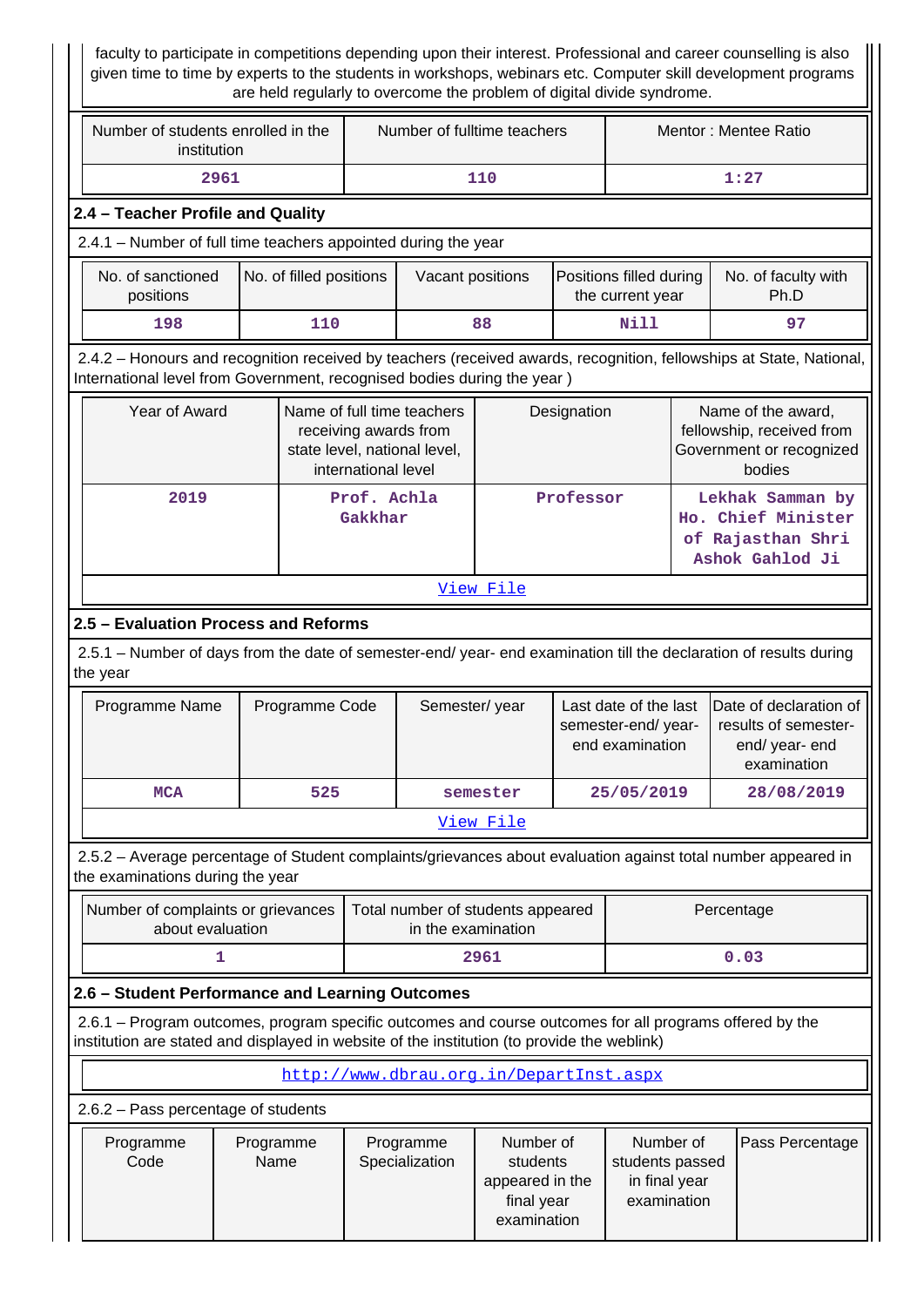| 535                                                                                                                                                                       | <b>PGDCA</b>                                           | Computer<br>Programming                                                                        | 4                          |  | 4             | 100                                     |  |  |  |
|---------------------------------------------------------------------------------------------------------------------------------------------------------------------------|--------------------------------------------------------|------------------------------------------------------------------------------------------------|----------------------------|--|---------------|-----------------------------------------|--|--|--|
|                                                                                                                                                                           |                                                        | ε.<br>Application                                                                              |                            |  |               |                                         |  |  |  |
|                                                                                                                                                                           |                                                        |                                                                                                | View File                  |  |               |                                         |  |  |  |
| 2.7 - Student Satisfaction Survey                                                                                                                                         |                                                        |                                                                                                |                            |  |               |                                         |  |  |  |
| 2.7.1 – Student Satisfaction Survey (SSS) on overall institutional performance (Institution may design the<br>questionnaire) (results and details be provided as weblink) |                                                        |                                                                                                |                            |  |               |                                         |  |  |  |
|                                                                                                                                                                           |                                                        | https://docs.google.com/forms/d/e/1FAIpOLSflZk0kBvXrfltpKliOWycPUb-                            |                            |  |               |                                         |  |  |  |
|                                                                                                                                                                           |                                                        | brRIUivMOdpKos5VbUNj3Tq/viewform?vc=0&c=0&w=1                                                  |                            |  |               |                                         |  |  |  |
| <b>CRITERION III - RESEARCH, INNOVATIONS AND EXTENSION</b>                                                                                                                |                                                        |                                                                                                |                            |  |               |                                         |  |  |  |
| 3.1 - Promotion of Research and Facilities                                                                                                                                |                                                        |                                                                                                |                            |  |               |                                         |  |  |  |
| 3.1.1 - Teachers awarded National/International fellowship for advanced studies/ research during the year                                                                 |                                                        |                                                                                                |                            |  |               |                                         |  |  |  |
| <b>Type</b>                                                                                                                                                               | Name of the teacher<br>awarded the<br>fellowship       |                                                                                                | Name of the award          |  | Date of award | Awarding agency                         |  |  |  |
| National                                                                                                                                                                  | Prof. Ajay<br>Taneja                                   |                                                                                                | <b>LEAP</b><br>Fellowhip   |  | 05/03/2020    | <b>MHRD</b><br>(University of<br>Delhi) |  |  |  |
| No file uploaded.                                                                                                                                                         |                                                        |                                                                                                |                            |  |               |                                         |  |  |  |
| 3.1.2 – Number of JRFs, SRFs, Post Doctoral Fellows, Research Associates and other fellows in the Institution<br>enrolled during the year                                 |                                                        |                                                                                                |                            |  |               |                                         |  |  |  |
| Name of Research fellowship                                                                                                                                               |                                                        |                                                                                                | Duration of the fellowship |  |               | <b>Funding Agency</b>                   |  |  |  |
| Dr. D.S. Kothari<br>Doctoral Fellowship<br>(Chemistry)                                                                                                                    |                                                        |                                                                                                | 365                        |  |               | <b>UGC</b>                              |  |  |  |
|                                                                                                                                                                           |                                                        |                                                                                                | View File                  |  |               |                                         |  |  |  |
| 3.2 - Resource Mobilization for Research                                                                                                                                  |                                                        |                                                                                                |                            |  |               |                                         |  |  |  |
| 3.2.1 - Research funds sanctioned and received from various agencies, industry and other organisations                                                                    |                                                        |                                                                                                |                            |  |               |                                         |  |  |  |
| Nature of the Project                                                                                                                                                     | Duration                                               |                                                                                                | Name of the funding        |  | Total grant   | Amount received                         |  |  |  |
|                                                                                                                                                                           |                                                        |                                                                                                | agency                     |  | sanctioned    | during the year                         |  |  |  |
| Minor<br>Projects                                                                                                                                                         | 365                                                    |                                                                                                | U.P<br>Government          |  | 400000        | 400000                                  |  |  |  |
|                                                                                                                                                                           |                                                        |                                                                                                | View File                  |  |               |                                         |  |  |  |
| 3.3 - Innovation Ecosystem                                                                                                                                                |                                                        |                                                                                                |                            |  |               |                                         |  |  |  |
| 3.3.1 - Workshops/Seminars Conducted on Intellectual Property Rights (IPR) and Industry-Academia Innovative<br>practices during the year                                  |                                                        |                                                                                                |                            |  |               |                                         |  |  |  |
|                                                                                                                                                                           | Title of workshop/seminar<br>Name of the Dept.<br>Date |                                                                                                |                            |  |               |                                         |  |  |  |
|                                                                                                                                                                           |                                                        | New Trends in Computer<br>Computer Science<br>22/05/2020<br>Science: Beyond the<br>Imagination |                            |  |               |                                         |  |  |  |
|                                                                                                                                                                           |                                                        |                                                                                                |                            |  |               |                                         |  |  |  |
|                                                                                                                                                                           |                                                        |                                                                                                | View File                  |  |               |                                         |  |  |  |
| 3.3.2 - Awards for Innovation won by Institution/Teachers/Research scholars/Students during the year                                                                      |                                                        |                                                                                                |                            |  |               |                                         |  |  |  |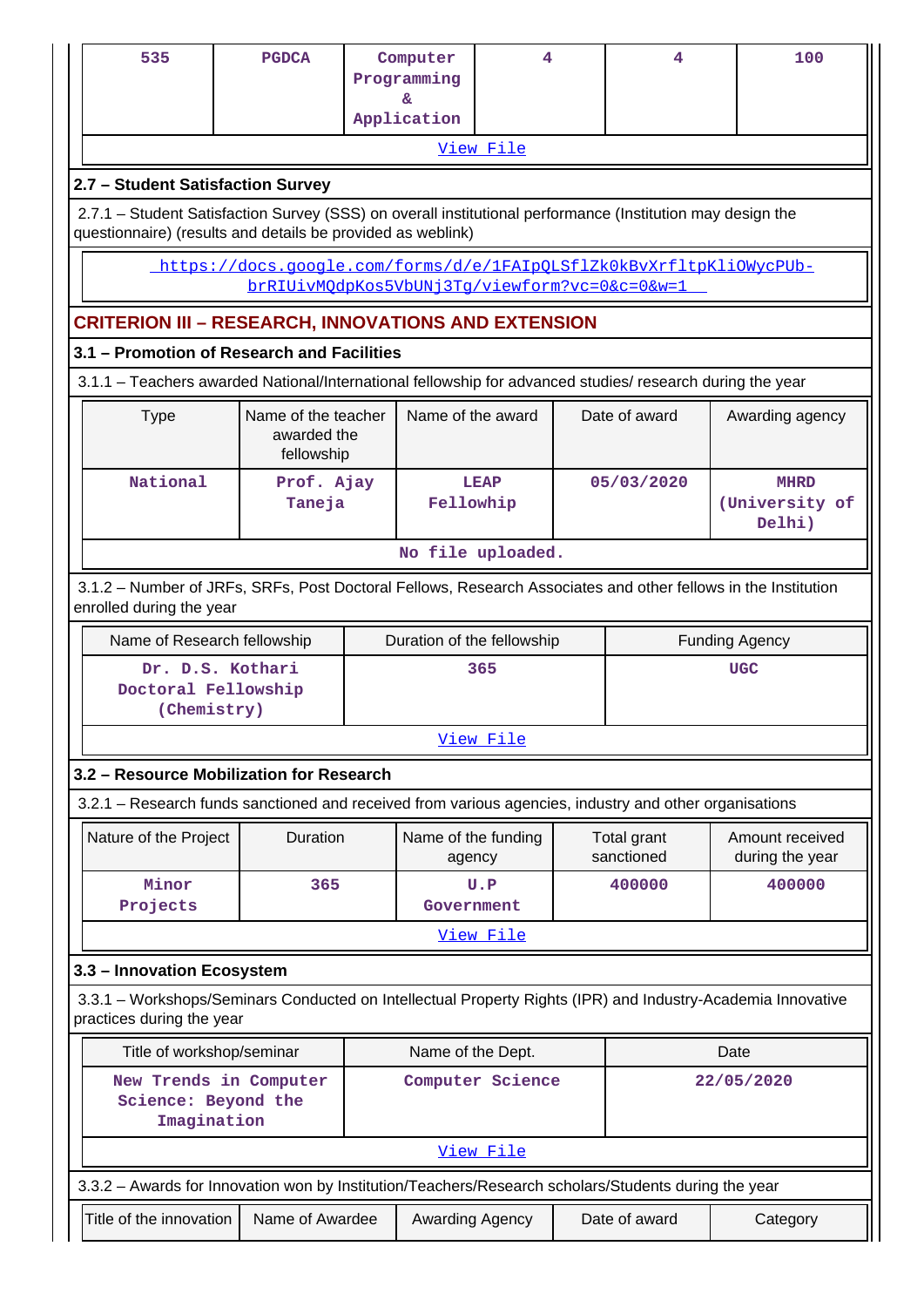| Smart<br>Agronomy (Web<br>portal)                                                                                                                          |                                      | Anand Gautam               | U.P.         | REC, Banda,                           |    | 06/09/2019              |                         | Agrotech                          |  |
|------------------------------------------------------------------------------------------------------------------------------------------------------------|--------------------------------------|----------------------------|--------------|---------------------------------------|----|-------------------------|-------------------------|-----------------------------------|--|
|                                                                                                                                                            |                                      |                            |              | View File                             |    |                         |                         |                                   |  |
| 3.3.3 - No. of Incubation centre created, start-ups incubated on campus during the year                                                                    |                                      |                            |              |                                       |    |                         |                         |                                   |  |
| Incubation<br>Center                                                                                                                                       | Name                                 |                            | Sponsered By | Name of the<br>Start-up               |    | Nature of Start-<br>up  |                         | Date of<br>Commencement           |  |
| IET, Dr.<br>Bhimrao<br>Ambedkar<br>University,<br>Agra                                                                                                     |                                      | Edutech                    | <b>TET</b>   | Sarthii -<br>The Tuition<br>Finder    |    |                         | Edutech                 | 11/10/2019                        |  |
|                                                                                                                                                            |                                      |                            |              | View File                             |    |                         |                         |                                   |  |
| 3.4 - Research Publications and Awards                                                                                                                     |                                      |                            |              |                                       |    |                         |                         |                                   |  |
| $3.4.1$ – Ph. Ds awarded during the year                                                                                                                   |                                      |                            |              |                                       |    |                         |                         |                                   |  |
|                                                                                                                                                            | Name of the Department               |                            |              |                                       |    | Number of PhD's Awarded |                         |                                   |  |
|                                                                                                                                                            | <b>HINDI</b>                         |                            |              |                                       |    |                         | 4<br>$\overline{2}$     |                                   |  |
|                                                                                                                                                            | <b>GEOGRAPHY</b><br><b>HISTORY</b>   |                            |              |                                       |    |                         | $\overline{\mathbf{2}}$ |                                   |  |
|                                                                                                                                                            | $\overline{2}$                       |                            |              |                                       |    |                         |                         |                                   |  |
|                                                                                                                                                            | <b>SOCIOLOGY</b><br><b>ECONOMICS</b> |                            |              |                                       |    |                         | $\overline{2}$          |                                   |  |
|                                                                                                                                                            |                                      | <b>SOCIAL WORK</b>         |              |                                       |    |                         | 1                       |                                   |  |
|                                                                                                                                                            |                                      | <b>ACCOUNTS LAW</b>        |              |                                       |    |                         | 1                       |                                   |  |
|                                                                                                                                                            |                                      | APPLIED BUSINESS ECONOMICS |              |                                       |    |                         | 1                       |                                   |  |
|                                                                                                                                                            |                                      | <b>EDUCATION</b>           |              |                                       |    |                         | 4                       |                                   |  |
|                                                                                                                                                            |                                      | DRAWING AND PAINTING       |              |                                       |    |                         | 3                       |                                   |  |
|                                                                                                                                                            |                                      | <b>PHYSICS</b>             |              | 2                                     |    |                         |                         |                                   |  |
|                                                                                                                                                            |                                      | <b>CHEMISTRY</b>           |              | 1                                     |    |                         |                         |                                   |  |
|                                                                                                                                                            |                                      | <b>MATHEMATICS</b>         |              | 1                                     |    |                         |                         |                                   |  |
|                                                                                                                                                            |                                      | <b>BOTANY</b>              |              | $\mathbf 1$                           |    |                         |                         |                                   |  |
| 3.4.2 - Research Publications in the Journals notified on UGC website during the year                                                                      |                                      |                            |              |                                       |    |                         |                         |                                   |  |
| <b>Type</b>                                                                                                                                                |                                      | Department                 |              | Number of Publication                 |    |                         |                         | Average Impact Factor (if<br>any) |  |
| National                                                                                                                                                   |                                      | Computer Science           |              |                                       | 12 |                         |                         | 2.1                               |  |
|                                                                                                                                                            |                                      |                            |              | View File                             |    |                         |                         |                                   |  |
| 3.4.3 - Books and Chapters in edited Volumes / Books published, and papers in National/International Conference<br>Proceedings per Teacher during the year |                                      |                            |              |                                       |    |                         |                         |                                   |  |
|                                                                                                                                                            | Department                           |                            |              |                                       |    | Number of Publication   |                         |                                   |  |
|                                                                                                                                                            |                                      | Computer Science           |              |                                       |    |                         | 1                       |                                   |  |
|                                                                                                                                                            |                                      |                            |              | View File                             |    |                         |                         |                                   |  |
| 3.4.4 - Patents published/awarded/applied during the year                                                                                                  |                                      |                            |              |                                       |    |                         |                         |                                   |  |
| <b>Patent Details</b>                                                                                                                                      |                                      | Patent status              |              | <b>Patent Number</b><br>Date of Award |    |                         |                         |                                   |  |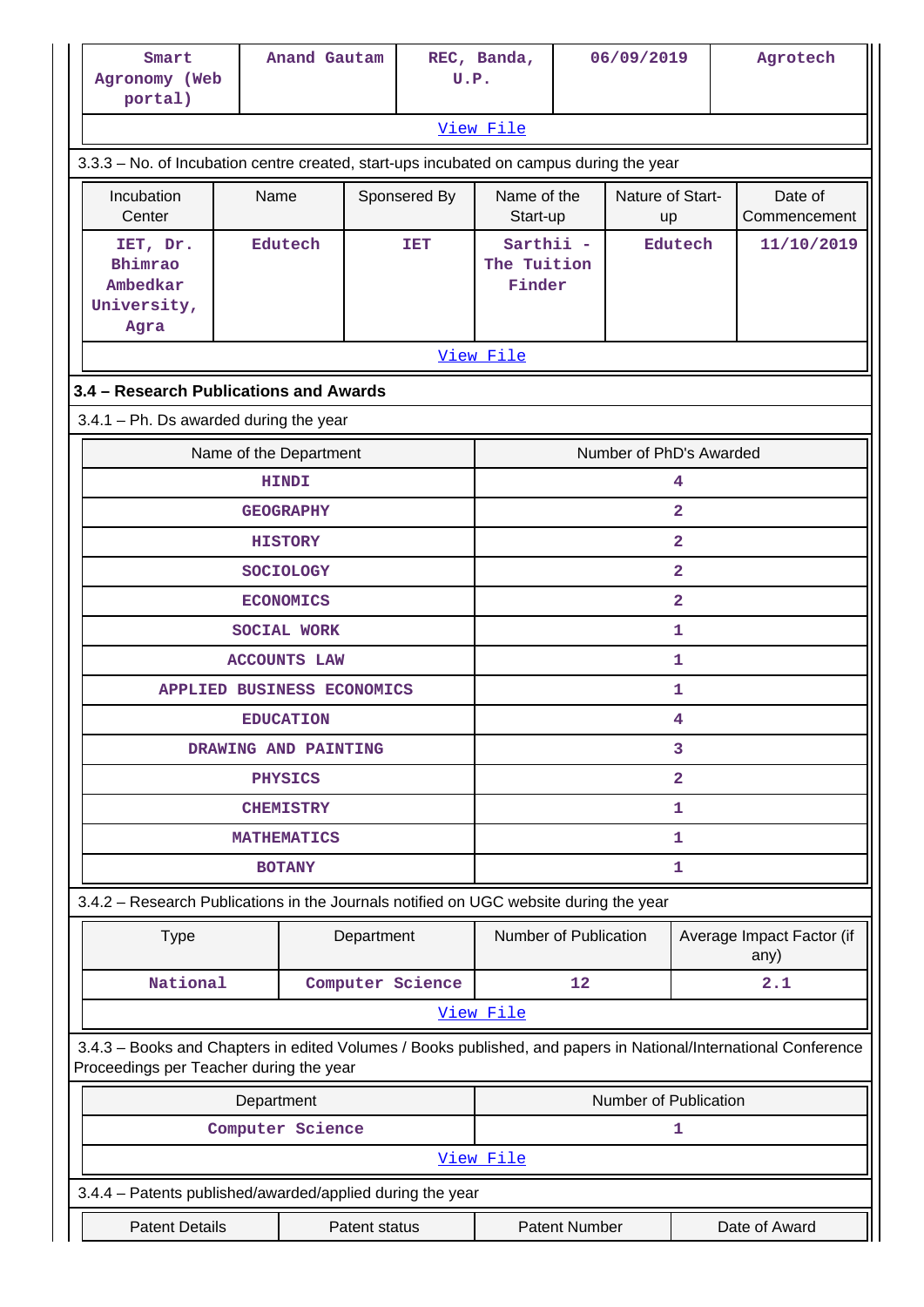| Compressed Double<br>Layered Disc                                                                                                                                                                         |                                                                          |  | Published                          |                        |           | 201911007156          | 15/07/2019                                                                       |                                                                                                 |                                                                    |
|-----------------------------------------------------------------------------------------------------------------------------------------------------------------------------------------------------------|--------------------------------------------------------------------------|--|------------------------------------|------------------------|-----------|-----------------------|----------------------------------------------------------------------------------|-------------------------------------------------------------------------------------------------|--------------------------------------------------------------------|
|                                                                                                                                                                                                           |                                                                          |  |                                    |                        | View File |                       |                                                                                  |                                                                                                 |                                                                    |
| 3.4.5 - Bibliometrics of the publications during the last academic year based on average citation index in Scopus/<br>Web of Science or PubMed/ Indian Citation Index                                     |                                                                          |  |                                    |                        |           |                       |                                                                                  |                                                                                                 |                                                                    |
| Title of the<br>Paper                                                                                                                                                                                     | Name of<br>Author                                                        |  | Title of journal                   | Year of<br>publication |           | <b>Citation Index</b> | Institutional<br>affiliation as<br>mentioned in<br>the publication               |                                                                                                 | Number of<br>citations<br>excluding self<br>citation               |
| Pesticides<br>exposure<br>through en<br>vironment<br>and risk<br>of pre-<br>term<br>birth: a<br>study from<br>Agra city                                                                                   | M.<br>Anand, L.<br>Singh, P.<br>Agarwal,<br>R. Saroj<br>and A.<br>Taneja |  | Drug and<br>Chemical<br>Toxicology |                        | 2019      | 1.94                  | Deptt.<br>of<br>Chemistry,<br>Dr.<br>Bhimrao<br>Ambedkar U<br>niversity,<br>Agra |                                                                                                 | 5.                                                                 |
| View File                                                                                                                                                                                                 |                                                                          |  |                                    |                        |           |                       |                                                                                  |                                                                                                 |                                                                    |
| 3.4.6 - h-Index of the Institutional Publications during the year. (based on Scopus/ Web of science)                                                                                                      |                                                                          |  |                                    |                        |           |                       |                                                                                  |                                                                                                 |                                                                    |
| Title of the<br>Paper                                                                                                                                                                                     | Name of<br>Author                                                        |  | Title of journal                   | Year of<br>publication |           | h-index               | Number of<br>citations<br>excluding self<br>citation                             |                                                                                                 | Institutional<br>affiliation as<br>mentioned in<br>the publication |
| Quantum<br>computatio<br>nal, spect<br>roscopic i<br>nvestigati<br>ons on<br>ampyra (4-<br>aminopyrid<br>ine) by<br>dft/td-dft<br>with<br>different<br>solvents<br>and<br>molecular<br>docking<br>studies | Journal<br>Saleem<br>of<br>Javed<br>Molecular<br>Structure               |  | 2020                               | $6\overline{6}$        |           | 137                   |                                                                                  | Institute<br>of Home<br>Science,<br>Khandari,<br>Dr.Bhimrao<br>Ambedkar U<br>niversity,<br>Agra |                                                                    |
|                                                                                                                                                                                                           |                                                                          |  |                                    |                        | View File |                       |                                                                                  |                                                                                                 |                                                                    |
| 3.4.7 - Faculty participation in Seminars/Conferences and Symposia during the year                                                                                                                        |                                                                          |  |                                    |                        |           |                       |                                                                                  |                                                                                                 |                                                                    |
| Number of Faculty                                                                                                                                                                                         |                                                                          |  | International                      | National               |           | <b>State</b>          |                                                                                  |                                                                                                 | Local                                                              |
| Resource<br>persons                                                                                                                                                                                       |                                                                          |  | 8                                  |                        | 24        | 8                     |                                                                                  |                                                                                                 | 3                                                                  |
|                                                                                                                                                                                                           |                                                                          |  |                                    |                        | View File |                       |                                                                                  |                                                                                                 |                                                                    |
| 3.5 - Consultancy                                                                                                                                                                                         |                                                                          |  |                                    |                        |           |                       |                                                                                  |                                                                                                 |                                                                    |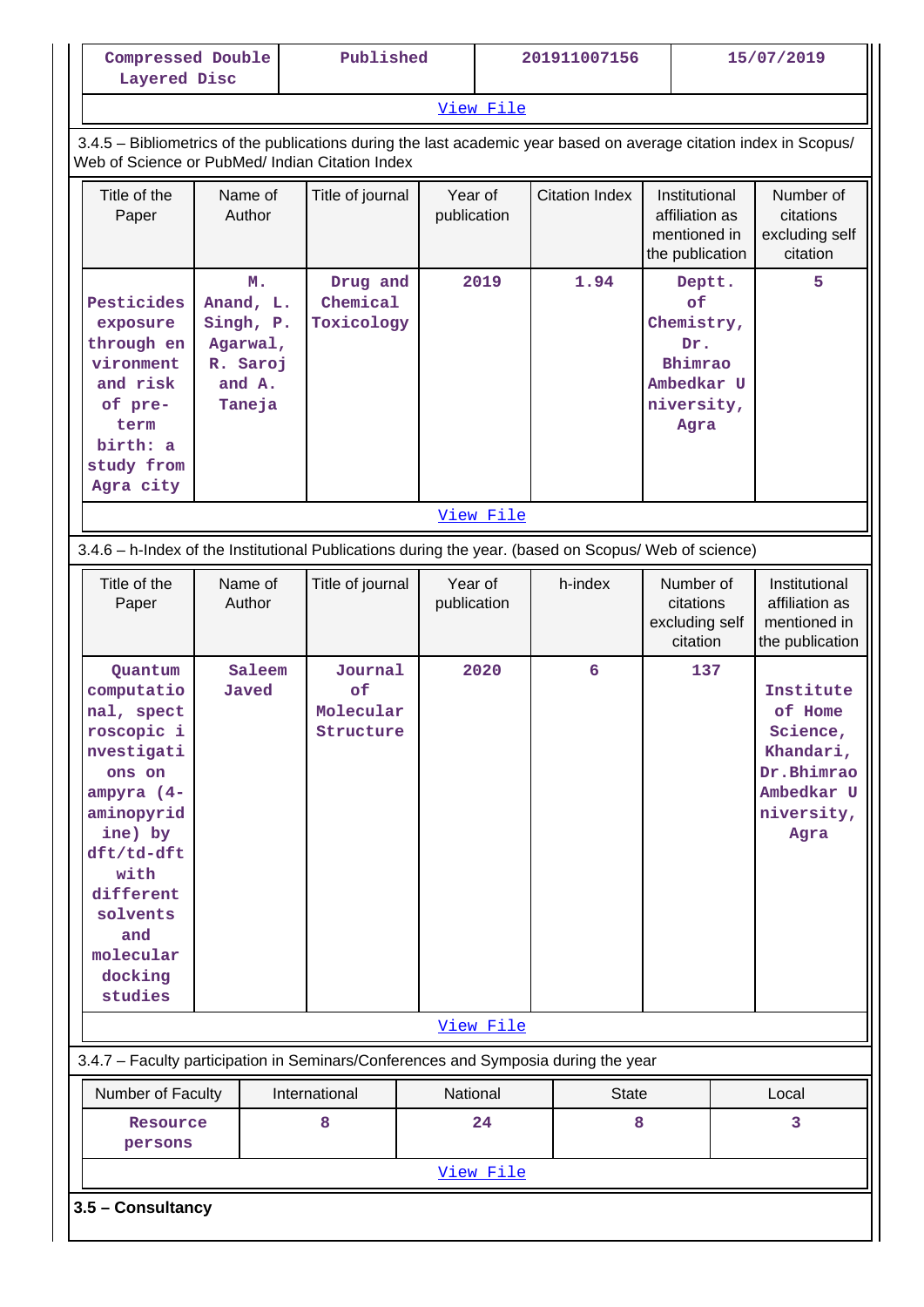| 3.5.1 - Revenue generated from Consultancy during the year                                                                                                                                                         |  |                                                    |                              |                         |                                                          |                                        |                                                          |  |  |
|--------------------------------------------------------------------------------------------------------------------------------------------------------------------------------------------------------------------|--|----------------------------------------------------|------------------------------|-------------------------|----------------------------------------------------------|----------------------------------------|----------------------------------------------------------|--|--|
| Name of the Consultan(s)<br>department                                                                                                                                                                             |  | Name of consultancy<br>project                     |                              |                         | Consulting/Sponsoring<br>Agency                          |                                        | Revenue generated<br>(amount in rupees)                  |  |  |
| 0 <sup>0</sup>                                                                                                                                                                                                     |  | 0 <sub>0</sub>                                     |                              |                         | 0 <sub>0</sub>                                           |                                        | 0                                                        |  |  |
|                                                                                                                                                                                                                    |  |                                                    | No file uploaded.            |                         |                                                          |                                        |                                                          |  |  |
| 3.5.2 – Revenue generated from Corporate Training by the institution during the year                                                                                                                               |  |                                                    |                              |                         |                                                          |                                        |                                                          |  |  |
| Name of the<br>Consultan(s)<br>department                                                                                                                                                                          |  | Title of the<br>programme                          | Agency seeking /<br>training |                         | Revenue generated<br>(amount in rupees)                  |                                        | Number of trainees                                       |  |  |
| <b>NIL</b>                                                                                                                                                                                                         |  | <b>NIL</b>                                         |                              | <b>NIL</b>              | $\mathbf 0$                                              |                                        | $\mathbf 0$                                              |  |  |
|                                                                                                                                                                                                                    |  |                                                    | No file uploaded.            |                         |                                                          |                                        |                                                          |  |  |
| 3.6 - Extension Activities                                                                                                                                                                                         |  |                                                    |                              |                         |                                                          |                                        |                                                          |  |  |
| 3.6.1 – Number of extension and outreach programmes conducted in collaboration with industry, community and<br>Non- Government Organisations through NSS/NCC/Red cross/Youth Red Cross (YRC) etc., during the year |  |                                                    |                              |                         |                                                          |                                        |                                                          |  |  |
| Title of the activities                                                                                                                                                                                            |  | Organising unit/agency/<br>collaborating agency    |                              |                         | Number of teachers<br>participated in such<br>activities |                                        | Number of students<br>participated in such<br>activities |  |  |
| <b>Blood Donation</b><br>Camp                                                                                                                                                                                      |  | DSW SN Medical<br>College                          |                              |                         | 9                                                        | 50                                     |                                                          |  |  |
| View File                                                                                                                                                                                                          |  |                                                    |                              |                         |                                                          |                                        |                                                          |  |  |
| 3.6.2 - Awards and recognition received for extension activities from Government and other recognized bodies<br>during the year                                                                                    |  |                                                    |                              |                         |                                                          |                                        |                                                          |  |  |
| Name of the activity                                                                                                                                                                                               |  | Award/Recognition                                  |                              |                         | <b>Awarding Bodies</b>                                   | Number of students<br><b>Benefited</b> |                                                          |  |  |
| <b>Blood Donation</b><br>Camp                                                                                                                                                                                      |  | Certificates                                       |                              | S.N. Medical<br>College |                                                          |                                        | 50                                                       |  |  |
| Social Work                                                                                                                                                                                                        |  | <b>NSS</b>                                         |                              |                         | National NSS<br>31                                       |                                        |                                                          |  |  |
|                                                                                                                                                                                                                    |  |                                                    |                              | View File               |                                                          |                                        |                                                          |  |  |
| 3.6.3 - Students participating in extension activities with Government Organisations, Non-Government<br>Organisations and programmes such as Swachh Bharat, Aids Awareness, Gender Issue, etc. during the year     |  |                                                    |                              |                         |                                                          |                                        |                                                          |  |  |
| Name of the scheme                                                                                                                                                                                                 |  | Organising unit/Agen<br>cy/collaborating<br>agency | Name of the activity         |                         | Number of teachers<br>participated in such<br>activites  |                                        | Number of students<br>participated in such<br>activites  |  |  |
| Swachchha<br>Bharat Abhiyan                                                                                                                                                                                        |  | <b>PCCB</b>                                        | Abhiyan                      | Swachchhta              | 10                                                       |                                        | 83                                                       |  |  |
|                                                                                                                                                                                                                    |  |                                                    |                              | View File               |                                                          |                                        |                                                          |  |  |
| 3.7 - Collaborations                                                                                                                                                                                               |  |                                                    |                              |                         |                                                          |                                        |                                                          |  |  |
| 3.7.1 - Number of Collaborative activities for research, faculty exchange, student exchange during the year                                                                                                        |  |                                                    |                              |                         |                                                          |                                        |                                                          |  |  |
| Nature of activity                                                                                                                                                                                                 |  | Participant                                        |                              |                         | Source of financial support                              |                                        | Duration                                                 |  |  |
| CRS Project ID:<br>1-5758338071 (IET)                                                                                                                                                                              |  | Naman Garg                                         |                              |                         | NPIU/AICTE                                               |                                        | 540                                                      |  |  |
|                                                                                                                                                                                                                    |  |                                                    |                              | View File               |                                                          |                                        |                                                          |  |  |
| 3.7.2 - Linkages with institutions/industries for internship, on-the- job training, project work, sharing of research<br>facilities etc. during the year                                                           |  |                                                    |                              |                         |                                                          |                                        |                                                          |  |  |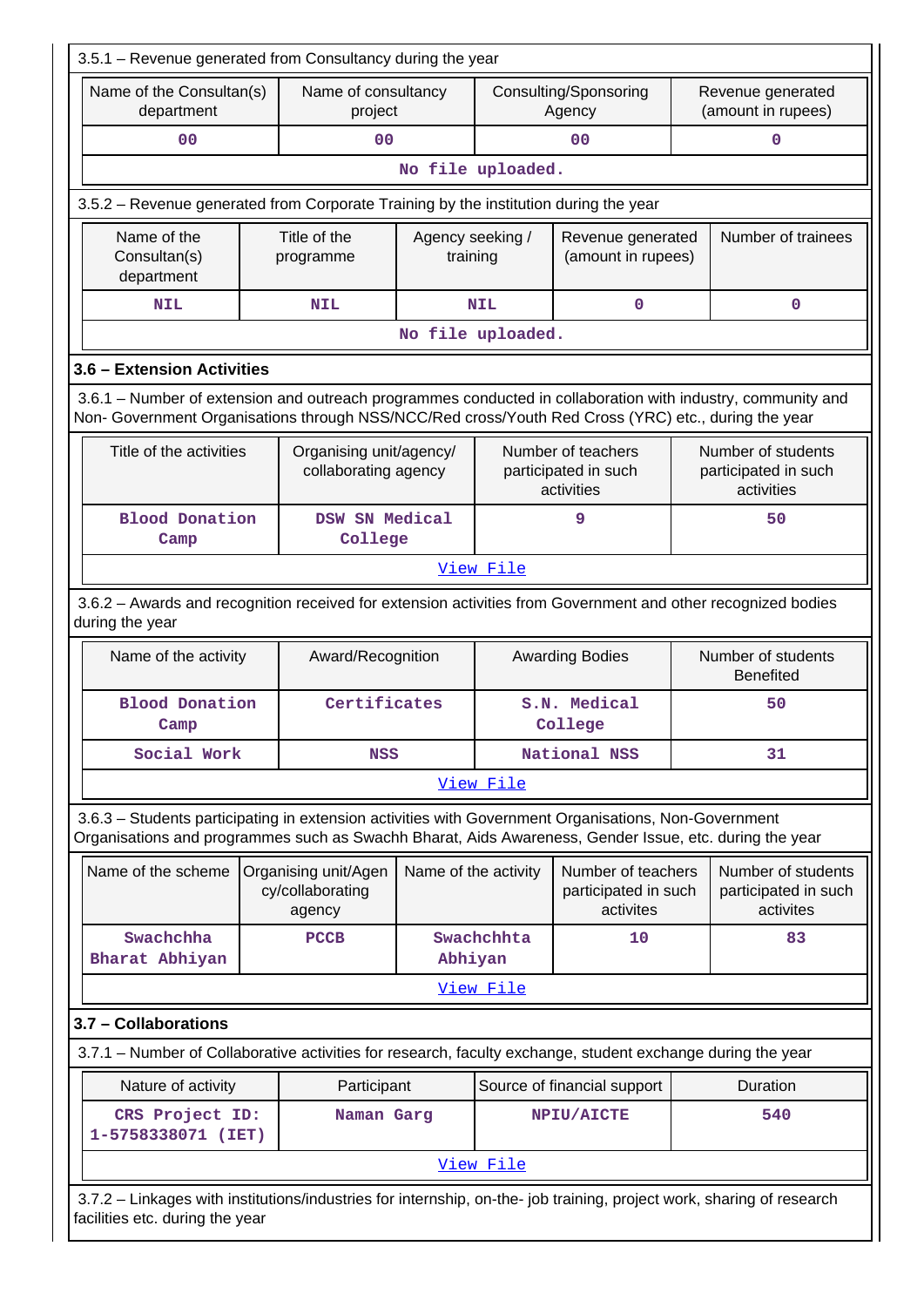| Nature of linkage                                                                           |                                                                                                                                                       | Title of the<br>linkage |                                                                | Name of the<br>partnering<br>institution/<br>industry<br>/research lab<br>with contact<br>details | <b>Duration From</b>         |                    | <b>Duration To</b> |                                | Participant                                               |
|---------------------------------------------------------------------------------------------|-------------------------------------------------------------------------------------------------------------------------------------------------------|-------------------------|----------------------------------------------------------------|---------------------------------------------------------------------------------------------------|------------------------------|--------------------|--------------------|--------------------------------|-----------------------------------------------------------|
| Internship                                                                                  | Training                                                                                                                                              | Short Term              | All India<br>Institute of<br>Medical<br>Sciences,<br>New Delhi |                                                                                                   |                              | 15/07/2019         |                    | 15/01/2020                     | 3                                                         |
|                                                                                             |                                                                                                                                                       |                         |                                                                |                                                                                                   | View File                    |                    |                    |                                |                                                           |
|                                                                                             | 3.7.3 - MoUs signed with institutions of national, international importance, other universities, industries, corporate<br>houses etc. during the year |                         |                                                                |                                                                                                   |                              |                    |                    |                                |                                                           |
|                                                                                             | Date of MoU signed<br>Organisation                                                                                                                    |                         |                                                                |                                                                                                   |                              | Purpose/Activities |                    |                                | Number of<br>students/teachers<br>participated under MoUs |
|                                                                                             | Technosys Systems                                                                                                                                     |                         |                                                                | 06/01/2020                                                                                        | B-VOC, PG<br>Diploma Courses |                    |                    |                                | 15                                                        |
|                                                                                             |                                                                                                                                                       |                         |                                                                |                                                                                                   | View File                    |                    |                    |                                |                                                           |
| <b>CRITERION IV - INFRASTRUCTURE AND LEARNING RESOURCES</b>                                 |                                                                                                                                                       |                         |                                                                |                                                                                                   |                              |                    |                    |                                |                                                           |
| 4.1 - Physical Facilities                                                                   |                                                                                                                                                       |                         |                                                                |                                                                                                   |                              |                    |                    |                                |                                                           |
| 4.1.1 - Budget allocation, excluding salary for infrastructure augmentation during the year |                                                                                                                                                       |                         |                                                                |                                                                                                   |                              |                    |                    |                                |                                                           |
| Budget allocated for infrastructure augmentation                                            |                                                                                                                                                       |                         |                                                                |                                                                                                   |                              |                    |                    |                                | Budget utilized for infrastructure development            |
|                                                                                             |                                                                                                                                                       | 6100                    |                                                                |                                                                                                   | 4800                         |                    |                    |                                |                                                           |
| 4.1.2 - Details of augmentation in infrastructure facilities during the year                |                                                                                                                                                       |                         |                                                                |                                                                                                   |                              |                    |                    |                                |                                                           |
|                                                                                             | <b>Facilities</b>                                                                                                                                     |                         |                                                                |                                                                                                   |                              |                    |                    | <b>Existing or Newly Added</b> |                                                           |
|                                                                                             | Classrooms with LCD facilities                                                                                                                        |                         |                                                                |                                                                                                   | Existing                     |                    |                    |                                |                                                           |
| purchased (Greater than 1-0 lakh)                                                           | Number of important equipments<br>during the current year                                                                                             |                         |                                                                |                                                                                                   | Newly Added                  |                    |                    |                                |                                                           |
|                                                                                             |                                                                                                                                                       |                         |                                                                |                                                                                                   | View File                    |                    |                    |                                |                                                           |
| 4.2 - Library as a Learning Resource                                                        |                                                                                                                                                       |                         |                                                                |                                                                                                   |                              |                    |                    |                                |                                                           |
| 4.2.1 - Library is automated {Integrated Library Management System (ILMS)}                  |                                                                                                                                                       |                         |                                                                |                                                                                                   |                              |                    |                    |                                |                                                           |
| Name of the ILMS<br>software                                                                |                                                                                                                                                       |                         | Nature of automation (fully<br>or patially)                    |                                                                                                   |                              | Version            |                    |                                | Year of automation                                        |
| <b>SOUL</b>                                                                                 |                                                                                                                                                       |                         | Partially                                                      |                                                                                                   |                              | 2.0                |                    |                                | 2020                                                      |
| 4.2.2 - Library Services                                                                    |                                                                                                                                                       |                         |                                                                |                                                                                                   |                              |                    |                    |                                |                                                           |
| Library<br>Service Type                                                                     |                                                                                                                                                       | Existing                |                                                                |                                                                                                   | Newly Added                  |                    |                    |                                | Total                                                     |
| Text<br><b>Books</b>                                                                        | 91000                                                                                                                                                 |                         | 15000000                                                       |                                                                                                   | 2000                         | 1500000            |                    | 93000                          | 16500000                                                  |
| Reference                                                                                   | 30000                                                                                                                                                 |                         | 8000000                                                        | Nill                                                                                              |                              | Nill               |                    | 30000                          | 8000000                                                   |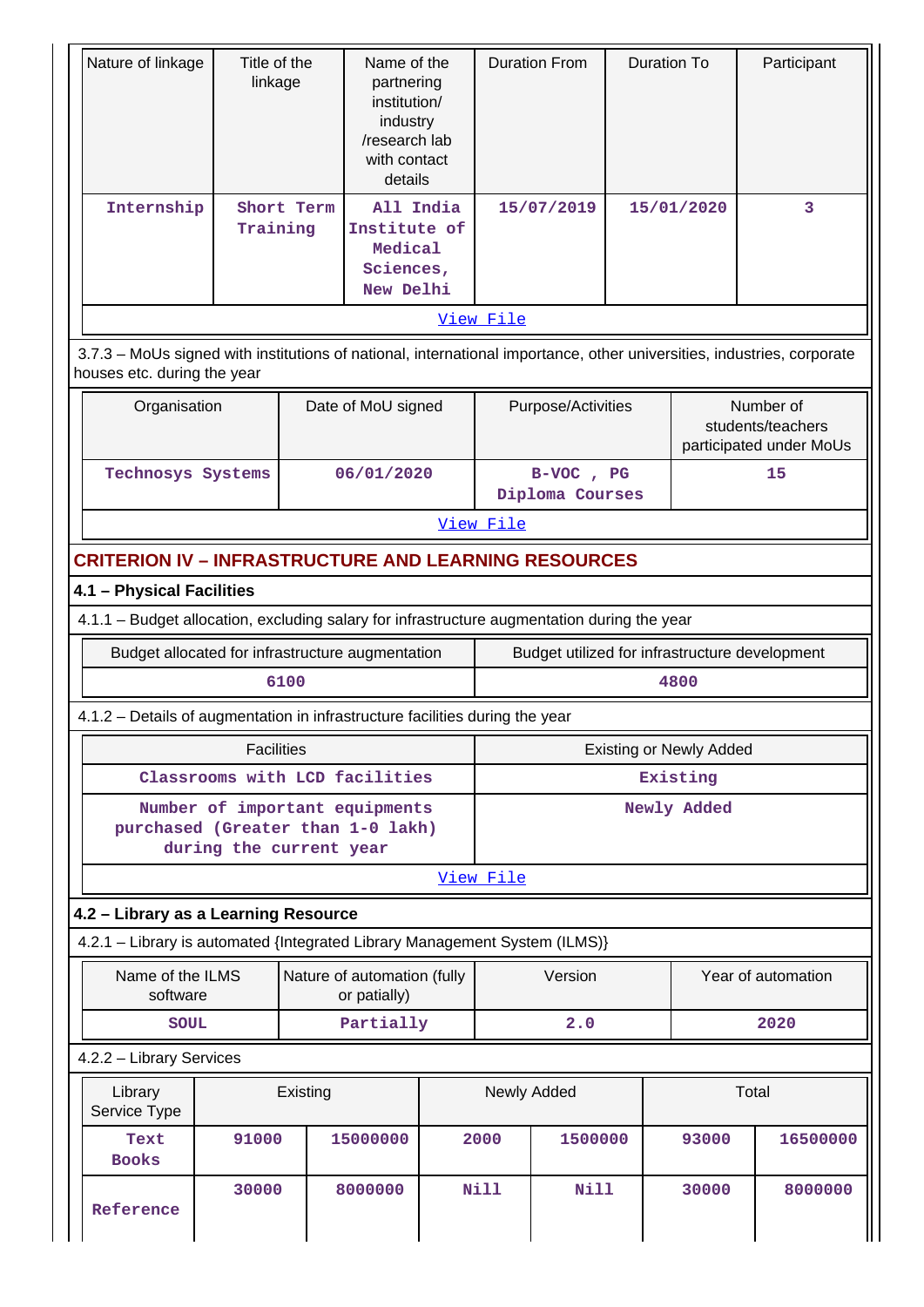| <b>Books</b>                                                                                                                                                                                                                                            |                                           |                 |                                                                                                                                                                                                                                  |                            |                                                                                                |                                          |                 |            |                                                   |           |               |
|---------------------------------------------------------------------------------------------------------------------------------------------------------------------------------------------------------------------------------------------------------|-------------------------------------------|-----------------|----------------------------------------------------------------------------------------------------------------------------------------------------------------------------------------------------------------------------------|----------------------------|------------------------------------------------------------------------------------------------|------------------------------------------|-----------------|------------|---------------------------------------------------|-----------|---------------|
| e-Books                                                                                                                                                                                                                                                 |                                           | 2000000         | <b>Nill</b>                                                                                                                                                                                                                      |                            | Nill                                                                                           | <b>Nill</b>                              |                 | 2000000    |                                                   |           | Nill          |
| $e-$<br>Journals                                                                                                                                                                                                                                        |                                           | 3000            | <b>Nill</b>                                                                                                                                                                                                                      |                            | Nill                                                                                           | <b>Nill</b>                              |                 | 3000       |                                                   |           | Nill          |
| Others (s)<br>pecify)                                                                                                                                                                                                                                   |                                           | 20000           | 2000000                                                                                                                                                                                                                          |                            | Nill                                                                                           | <b>Nill</b>                              |                 | 20000      |                                                   |           | 2000000       |
|                                                                                                                                                                                                                                                         |                                           |                 |                                                                                                                                                                                                                                  |                            | View File                                                                                      |                                          |                 |            |                                                   |           |               |
| 4.2.3 - E-content developed by teachers such as: e-PG- Pathshala, CEC (under e-PG- Pathshala CEC (Under<br>Graduate) SWAYAM other MOOCs platform NPTEL/NMEICT/any other Government initiatives & institutional<br>(Learning Management System (LMS) etc |                                           |                 |                                                                                                                                                                                                                                  |                            |                                                                                                |                                          |                 |            |                                                   |           |               |
| Name of the Teacher                                                                                                                                                                                                                                     |                                           |                 | Name of the Module                                                                                                                                                                                                               |                            |                                                                                                | Platform on which module<br>is developed |                 |            | Date of launching e-                              | content   |               |
|                                                                                                                                                                                                                                                         | Prof. Ajay Taneja                         |                 | $M-24$ Soil-I                                                                                                                                                                                                                    |                            | e-PGPathshala                                                                                  |                                          |                 | 01/07/2019 |                                                   |           |               |
|                                                                                                                                                                                                                                                         | Prof. Ajay Taneja                         |                 | M-25 Soil-II                                                                                                                                                                                                                     |                            |                                                                                                | e-PGPathshala                            |                 |            | 01/07/2019                                        |           |               |
|                                                                                                                                                                                                                                                         |                                           |                 |                                                                                                                                                                                                                                  | No file uploaded.          |                                                                                                |                                          |                 |            |                                                   |           |               |
|                                                                                                                                                                                                                                                         | 4.3 - IT Infrastructure                   |                 |                                                                                                                                                                                                                                  |                            |                                                                                                |                                          |                 |            |                                                   |           |               |
|                                                                                                                                                                                                                                                         | 4.3.1 - Technology Upgradation (overall)  |                 |                                                                                                                                                                                                                                  |                            |                                                                                                |                                          |                 |            |                                                   |           |               |
| <b>Type</b>                                                                                                                                                                                                                                             | <b>Total Co</b><br>mputers                | Computer<br>Lab | Internet                                                                                                                                                                                                                         | <b>Browsing</b><br>centers | Computer<br>Centers                                                                            | Office                                   | Departme<br>nts |            | Available<br><b>Bandwidt</b><br>h (MBPS/<br>GBPS) |           | <b>Others</b> |
| Existin<br>g                                                                                                                                                                                                                                            | 401<br>15<br>401<br>$\mathbf{1}$          |                 | $\mathbf{1}$                                                                                                                                                                                                                     | $\mathbf{1}$               | 37                                                                                             |                                          | 1000            |            | $\mathbf 0$                                       |           |               |
| Added                                                                                                                                                                                                                                                   | 20                                        | $\mathbf 0$     | 20                                                                                                                                                                                                                               | $\mathbf 0$                | $\mathbf 0$                                                                                    | $\mathbf 0$                              | $\mathbf 0$     |            | $\mathbf{0}$                                      |           | $\mathbf{0}$  |
| Total                                                                                                                                                                                                                                                   | 421                                       | 15              | 421                                                                                                                                                                                                                              | 1                          | 1                                                                                              | 1                                        | 37              |            | 1000                                              |           | 0             |
|                                                                                                                                                                                                                                                         |                                           |                 | 4.3.2 - Bandwidth available of internet connection in the Institution (Leased line)                                                                                                                                              |                            |                                                                                                |                                          |                 |            |                                                   |           |               |
|                                                                                                                                                                                                                                                         |                                           |                 |                                                                                                                                                                                                                                  |                            | 1000 MBPS/ GBPS                                                                                |                                          |                 |            |                                                   |           |               |
|                                                                                                                                                                                                                                                         | 4.3.3 - Facility for e-content            |                 |                                                                                                                                                                                                                                  |                            |                                                                                                |                                          |                 |            |                                                   |           |               |
|                                                                                                                                                                                                                                                         |                                           |                 | Name of the e-content development facility                                                                                                                                                                                       |                            | Provide the link of the videos and media centre and<br>recording facility                      |                                          |                 |            |                                                   |           |               |
|                                                                                                                                                                                                                                                         |                                           |                 | DBRAU: e-learning study material                                                                                                                                                                                                 |                            | https://dbrauaaems.in/ePathashalaStudyM<br>aterialView.aspx                                    |                                          |                 |            |                                                   |           |               |
|                                                                                                                                                                                                                                                         |                                           |                 | Uttar Pradesh Higher Education<br>Digital Library: Dr. B.R. Ambedker<br>University, Agra(Id: U-0509)                                                                                                                             |                            |                                                                                                | http://heecontent.upsdc.gov.in           |                 |            |                                                   |           |               |
|                                                                                                                                                                                                                                                         |                                           |                 | 4.4 - Maintenance of Campus Infrastructure                                                                                                                                                                                       |                            |                                                                                                |                                          |                 |            |                                                   |           |               |
|                                                                                                                                                                                                                                                         | component, during the year                |                 | 4.4.1 – Expenditure incurred on maintenance of physical facilities and academic support facilities, excluding salary                                                                                                             |                            |                                                                                                |                                          |                 |            |                                                   |           |               |
|                                                                                                                                                                                                                                                         | Assigned Budget on<br>academic facilities |                 | Expenditure incurred on<br>maintenance of academic<br>facilities                                                                                                                                                                 |                            | Assigned budget on<br>Expenditure incurredon<br>physical facilities<br>maintenance of physical |                                          |                 |            |                                                   | facilites |               |
|                                                                                                                                                                                                                                                         | 345                                       |                 | 56                                                                                                                                                                                                                               |                            |                                                                                                | 555.95                                   |                 |            |                                                   | 203       |               |
|                                                                                                                                                                                                                                                         |                                           |                 | 4.4.2 – Procedures and policies for maintaining and utilizing physical, academic and support facilities - laboratory,<br>library, sports complex, computers, classrooms etc. (maximum 500 words) (information to be available in |                            |                                                                                                |                                          |                 |            |                                                   |           |               |

T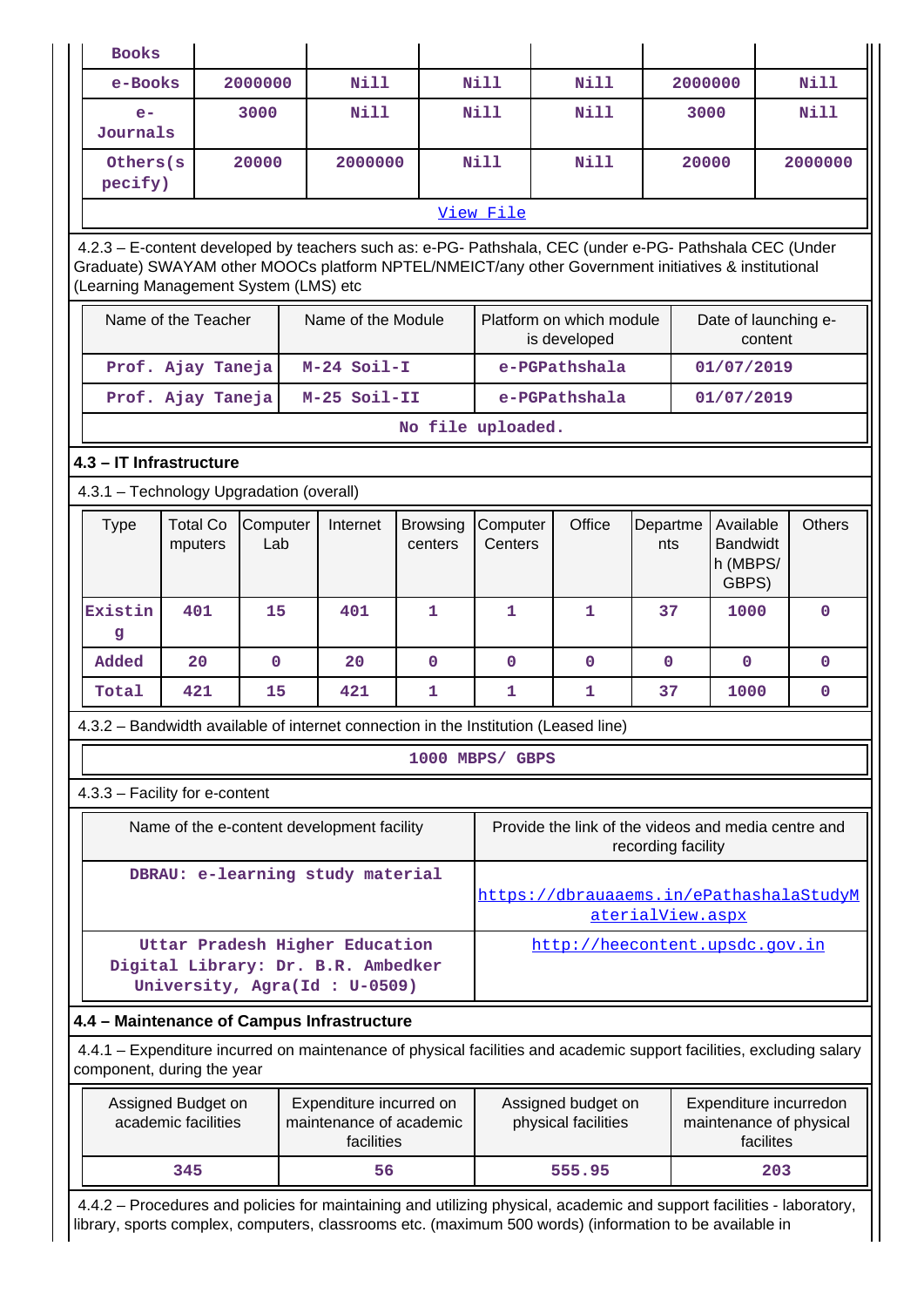institutional Website, provide link)

 **Each Academic department and administrative department is responsible for maintaining the facilities created by the University in the respective department. A budgetary allocation is made for maintaining the facilities. As computers and peripherals are large in number and in every academic and administrative department , an annual maintenance contract is done through etendering process for the same. For sophisticated laboratory equipments are maintained through its original vendors only. If a large amount is needed for some maintenance it is done through proper quotation/ tender procedure.**

#### <http:/dbrau.org.in>

## **CRITERION V – STUDENT SUPPORT AND PROGRESSION**

## **5.1 – Student Support**

5.1.1 – Scholarships and Financial Support

|                                         | Name/Title of the scheme                         | Number of students                 | <b>Amount in Rupees</b> |
|-----------------------------------------|--------------------------------------------------|------------------------------------|-------------------------|
| Financial Support<br>from institution   | IET, Dr. Bhimrao<br>Ambedkar<br>University, Agra | 7                                  | 518000                  |
| Financial Support<br>from Other Sources |                                                  |                                    |                         |
| a) National                             | Social Welfare<br>Department, U.P.<br>Government | 1509                               | 59368538                |
| b)International                         | <b>NIL</b>                                       | Nill                               |                         |
|                                         |                                                  | $57\frac{1}{2}$ and $1\frac{1}{2}$ |                         |

#### [View File](https://assessmentonline.naac.gov.in/public/Postacc/Scholarships/10241_Scholarships_1626255195.xlsx)

 5.1.2 – Number of capability enhancement and development schemes such as Soft skill development, Remedial coaching, Language lab, Bridge courses, Yoga, Meditation, Personal Counselling and Mentoring etc.,

| Name of the capability<br>enhancement scheme | Date of implemetation | Number of students<br>enrolled | Agencies involved |  |  |  |  |  |
|----------------------------------------------|-----------------------|--------------------------------|-------------------|--|--|--|--|--|
| Soft Skill, Yoga                             | 16/05/2019            | 49                             | PEP               |  |  |  |  |  |
| View File                                    |                       |                                |                   |  |  |  |  |  |

 5.1.3 – Students benefited by guidance for competitive examinations and career counselling offered by the institution during the year

| Year                                                                                                                                                           | Name of the<br>scheme               | Number of<br>benefited<br>students for<br>competitive<br>examination | Number of<br>benefited<br>students by<br>career<br>counseling<br>activities | Number of<br>students who<br>have passedin<br>the comp. exam | Number of<br>studentsp placed |  |  |  |  |
|----------------------------------------------------------------------------------------------------------------------------------------------------------------|-------------------------------------|----------------------------------------------------------------------|-----------------------------------------------------------------------------|--------------------------------------------------------------|-------------------------------|--|--|--|--|
| 2019                                                                                                                                                           | Employabil<br>ity Skill<br>Training | 165                                                                  | 165                                                                         | $\overline{2}$                                               | 20                            |  |  |  |  |
| View File                                                                                                                                                      |                                     |                                                                      |                                                                             |                                                              |                               |  |  |  |  |
| 5.1.4 – Institutional mechanism for transparency, timely redressal of student grievances, Prevention of sexual<br>harassment and ragging cases during the year |                                     |                                                                      |                                                                             |                                                              |                               |  |  |  |  |
|                                                                                                                                                                |                                     |                                                                      |                                                                             |                                                              |                               |  |  |  |  |

| Total grievances received | Number of grievances redressed | Avg. number of days for grievance<br>redressal |
|---------------------------|--------------------------------|------------------------------------------------|
|                           |                                |                                                |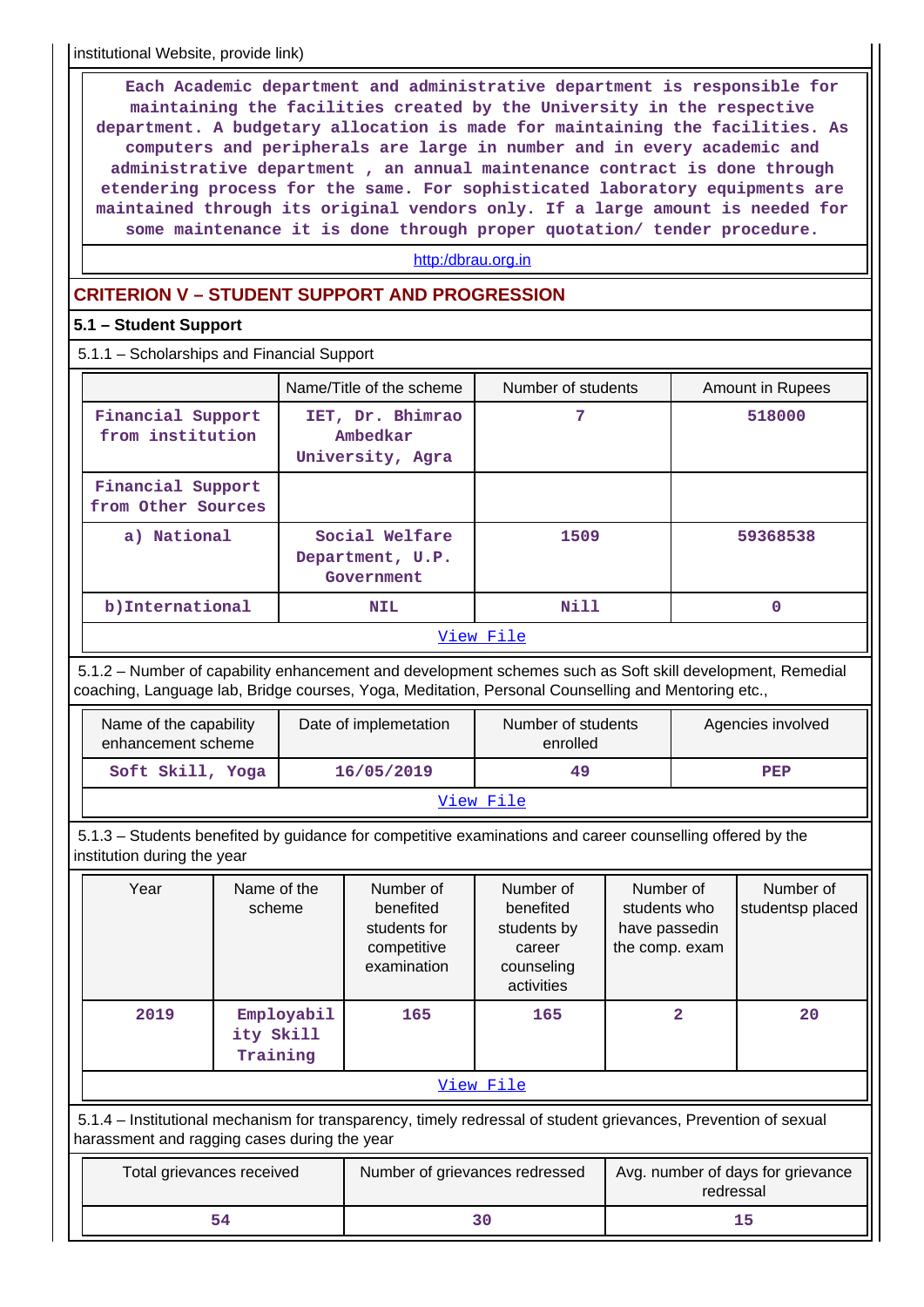|                                    | On campus                                                                                                                                                                              |                              |                                     |             |                                     |    | Off campus                              |  |                                     |
|------------------------------------|----------------------------------------------------------------------------------------------------------------------------------------------------------------------------------------|------------------------------|-------------------------------------|-------------|-------------------------------------|----|-----------------------------------------|--|-------------------------------------|
| Nameof<br>organizations<br>visited | Number of<br>students<br>participated                                                                                                                                                  | Number of<br>stduents placed |                                     |             | Nameof<br>organizations<br>visited  |    | Number of<br>students<br>participated   |  | Number of<br>stduents placed        |
| Jaro<br>Education                  | 80                                                                                                                                                                                     | 1                            |                                     |             | TCS Ltd.                            |    | 1                                       |  | 1                                   |
|                                    |                                                                                                                                                                                        |                              |                                     | View File   |                                     |    |                                         |  |                                     |
|                                    | 5.2.2 - Student progression to higher education in percentage during the year                                                                                                          |                              |                                     |             |                                     |    |                                         |  |                                     |
| Year                               | Number of<br>students<br>enrolling into<br>higher education                                                                                                                            | Programme<br>graduated from  |                                     |             | Depratment<br>graduated from        |    | Name of<br>institution joined           |  | Name of<br>programme<br>admitted to |
| 2019                               | 15                                                                                                                                                                                     |                              | $M.SC.$ (CS)<br>Computer<br>Science |             |                                     |    | DBRAU,<br>Agra                          |  | Ph. D.                              |
|                                    |                                                                                                                                                                                        |                              |                                     | View File   |                                     |    |                                         |  |                                     |
|                                    |                                                                                                                                                                                        |                              |                                     |             |                                     |    |                                         |  |                                     |
|                                    | 5.2.3 - Students qualifying in state/ national/ international level examinations during the year<br>(eg:NET/SET/SLET/GATE/GMAT/CAT/GRE/TOFEL/Civil Services/State Government Services) |                              |                                     |             |                                     |    |                                         |  |                                     |
|                                    | Items                                                                                                                                                                                  |                              |                                     |             |                                     |    | Number of students selected/ qualifying |  |                                     |
| <b>NET</b>                         |                                                                                                                                                                                        |                              |                                     |             |                                     |    | 8                                       |  |                                     |
|                                    | <b>GATE</b>                                                                                                                                                                            |                              |                                     |             |                                     |    | 6                                       |  |                                     |
|                                    | Any Other                                                                                                                                                                              |                              |                                     |             |                                     |    | 7                                       |  |                                     |
|                                    |                                                                                                                                                                                        |                              |                                     | View File   |                                     |    |                                         |  |                                     |
|                                    | 5.2.4 – Sports and cultural activities / competitions organised at the institution level during the year                                                                               |                              |                                     |             |                                     |    |                                         |  |                                     |
|                                    | Activity                                                                                                                                                                               |                              | Level                               |             |                                     |    | Number of Participants                  |  |                                     |
|                                    | Badminton                                                                                                                                                                              |                              |                                     | Institution |                                     | 20 |                                         |  |                                     |
|                                    |                                                                                                                                                                                        |                              |                                     | View File   |                                     |    |                                         |  |                                     |
|                                    | 5.3 - Student Participation and Activities                                                                                                                                             |                              |                                     |             |                                     |    |                                         |  |                                     |
|                                    | 5.3.1 – Number of awards/medals for outstanding performance in sports/cultural activities at national/international<br>level (award for a team event should be counted as one)         |                              |                                     |             |                                     |    |                                         |  |                                     |
| Year                               | Name of the<br>award/medal                                                                                                                                                             | National/<br>Internaional    | Number of<br>awards for<br>Sports   |             | Number of<br>awards for<br>Cultural |    | Student ID<br>number                    |  | Name of the<br>student              |
| 2019                               | Boxing/<br>First<br>(Gold)                                                                                                                                                             | National                     |                                     | 7           | 3                                   |    |                                         |  | Rohit<br><b>Baghel</b>              |
|                                    |                                                                                                                                                                                        |                              |                                     | View File   |                                     |    |                                         |  |                                     |
|                                    | 5.3.2 - Activity of Student Council & representation of students on academic & administrative bodies/committees of<br>the institution (maximum 500 words)                              |                              |                                     |             |                                     |    |                                         |  |                                     |
|                                    | Students have their elections every year and Vice Chancellor take their opinion                                                                                                        |                              |                                     |             |                                     |    |                                         |  |                                     |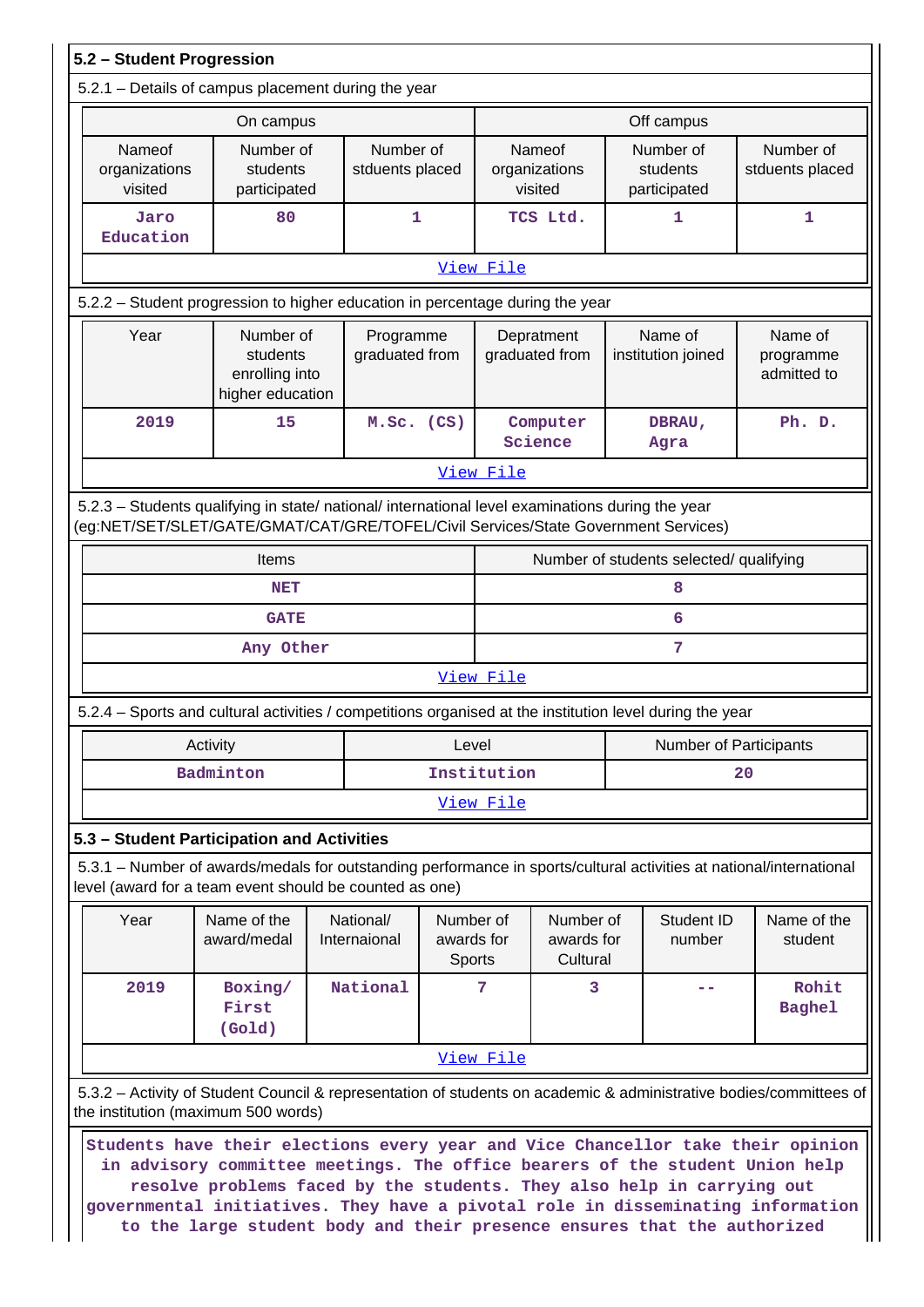**communications reach all the students. They also organize annual Teachers Day celebration.**

**5.4 – Alumni Engagement**

5.4.1 – Whether the institution has registered Alumni Association?

 **Yes**

 **Alumni Association of Institute of Home Science (56) Institute of Engineering (737) Deptt. of Computer Science**

5.4.2 – No. of registered Alumni:

— **1993**<br>1993 — Марк Фард († 1993)

5.4.3 – Alumni contribution during the year (in Rupees) :

**0**

5.4.4 – Meetings/activities organized by Alumni Association :

**02 off-line and 02 on-line by Department of Computer Science**

## **CRITERION VI – GOVERNANCE, LEADERSHIP AND MANAGEMENT**

**6.1 – Institutional Vision and Leadership**

 6.1.1 – Mention two practices of decentralization and participative management during the last year (maximum 500 words)

 **The University practices decentralized and participative management in academics and in administration. Vice Chancellor being CEO is helped in examination by Controller of Examination, in financial issues by Finance Officer and Registrar helps him in daily administration and in keeping the custody of materials and goods. (1) All policy administrative decisions, financial, and academic activities are discussed in statutory bodies like Executive Council (EC), Academic Council (AC) and Finance Committee (FC) consisting of representatives from different stake holders. (2) Board of studies/ Academic committee in every subject is held to update /change the syllabus. They have convenes and members from affiliated colleges or University departments. They take suggestion from students and faculty feedbacks and then implemented it by getting it passed in statutory body.**

6.1.2 – Does the institution have a Management Information System (MIS)?

**Partial**

### **6.2 – Strategy Development and Deployment**

6.2.1 – Quality improvement strategies adopted by the institution for each of the following (with in 100 words each):

| <b>Strategy Type</b>                 | Details                                                                                                                                                                                             |  |  |  |  |
|--------------------------------------|-----------------------------------------------------------------------------------------------------------------------------------------------------------------------------------------------------|--|--|--|--|
| Admission of Students                | Online Application, web registration,<br>Written and Interview based, and State<br>Level Entrance Examination                                                                                       |  |  |  |  |
| Industry Interaction / Collaboration | Industrial Tours by Professional<br>Courses Students                                                                                                                                                |  |  |  |  |
| Human Resource Management            | Several Workshops and Conferences in<br>online mode conducted. Faculty<br>Development Programme also organized<br>for different faculties. Many webinars<br>also organized by different departments |  |  |  |  |
| Library, ICT and Physical            | INFLIBNET, URKUND Software are                                                                                                                                                                      |  |  |  |  |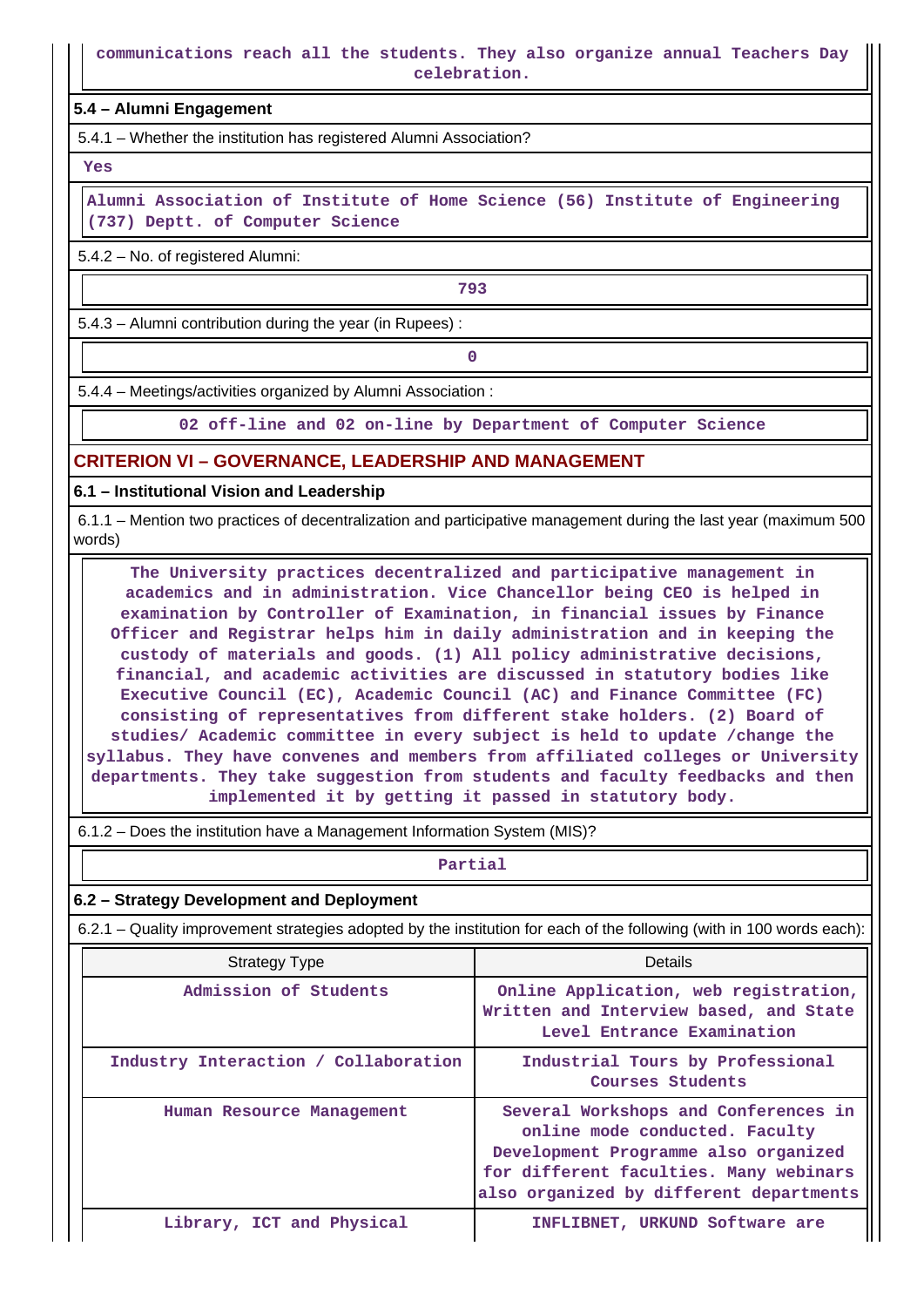| Infrastructure / Instrumentation | available and utilized, theses loaded<br>on Sodhganga, physical infrastructure<br>of labs and classrooms modernized with<br>RUSA Grant.                                                                      |
|----------------------------------|--------------------------------------------------------------------------------------------------------------------------------------------------------------------------------------------------------------|
| Research and Development         | Ph.D. Course according to latest UGC<br>Regulation. Course work completed for<br>800 students, online Ph.D. Viva-voce<br>started.                                                                            |
| Examination and Evaluation       | Online based registration, online<br>fees deposition and Result                                                                                                                                              |
| Teaching and Learning            | Based on ICT                                                                                                                                                                                                 |
| Curriculum Development           | Review, Modified and Updated by<br>Academic Committees of the Departments<br>and then pass by Academic Council<br>Committee, it has been ensured that it<br>is latest with the development of the<br>Subject |

6.2.2 – Implementation of e-governance in areas of operations:

| E-governace area              | <b>Details</b>                                                                                                    |  |  |  |  |
|-------------------------------|-------------------------------------------------------------------------------------------------------------------|--|--|--|--|
| Planning and Development      | Online Affiliation Process                                                                                        |  |  |  |  |
| Administration                | Computer based File tracking                                                                                      |  |  |  |  |
| Finance and Accounts          | e-tenders, Payment through PFMS, GEM<br>Portal Purchases                                                          |  |  |  |  |
| Student Admission and Support | Online Verifications, Online<br>Migration and Provisional Degree,<br>Online Help Desk, Online Grievance<br>Portal |  |  |  |  |
| Examination                   | Online Pre and Post Examination Work<br>by office with the help of hired agency                                   |  |  |  |  |

# **6.3 – Faculty Empowerment Strategies**

 6.3.1 – Teachers provided with financial support to attend conferences / workshops and towards membership fee of professional bodies during the year

| Year | Name of Teacher     | Name of conference/<br>workshop attended<br>for which financial<br>support provided | Name of the<br>professional body for<br>which membership<br>fee is provided | Amount of support |
|------|---------------------|-------------------------------------------------------------------------------------|-----------------------------------------------------------------------------|-------------------|
| 2019 | Prof. M.P.<br>Singh | Phuket<br>(Thailand)                                                                | <b>DSC</b>                                                                  | 20000             |
|      |                     | View File                                                                           |                                                                             |                   |

 6.3.2 – Number of professional development / administrative training programmes organized by the University for teaching and non teaching staff during the year

| Year | Title of the<br>professional<br>development<br>programme<br>organised for<br>teaching staff | Title of the<br>administrative<br>training<br>programme<br>organised for<br>non-teaching<br>staff | From date | To Date | Number of<br>participants<br>(Teaching<br>staff) | Number of<br>participants<br>(non-teaching<br>staff) |
|------|---------------------------------------------------------------------------------------------|---------------------------------------------------------------------------------------------------|-----------|---------|--------------------------------------------------|------------------------------------------------------|
| 2019 | AI and                                                                                      |                                                                                                   |           |         | 33                                               | Nill                                                 |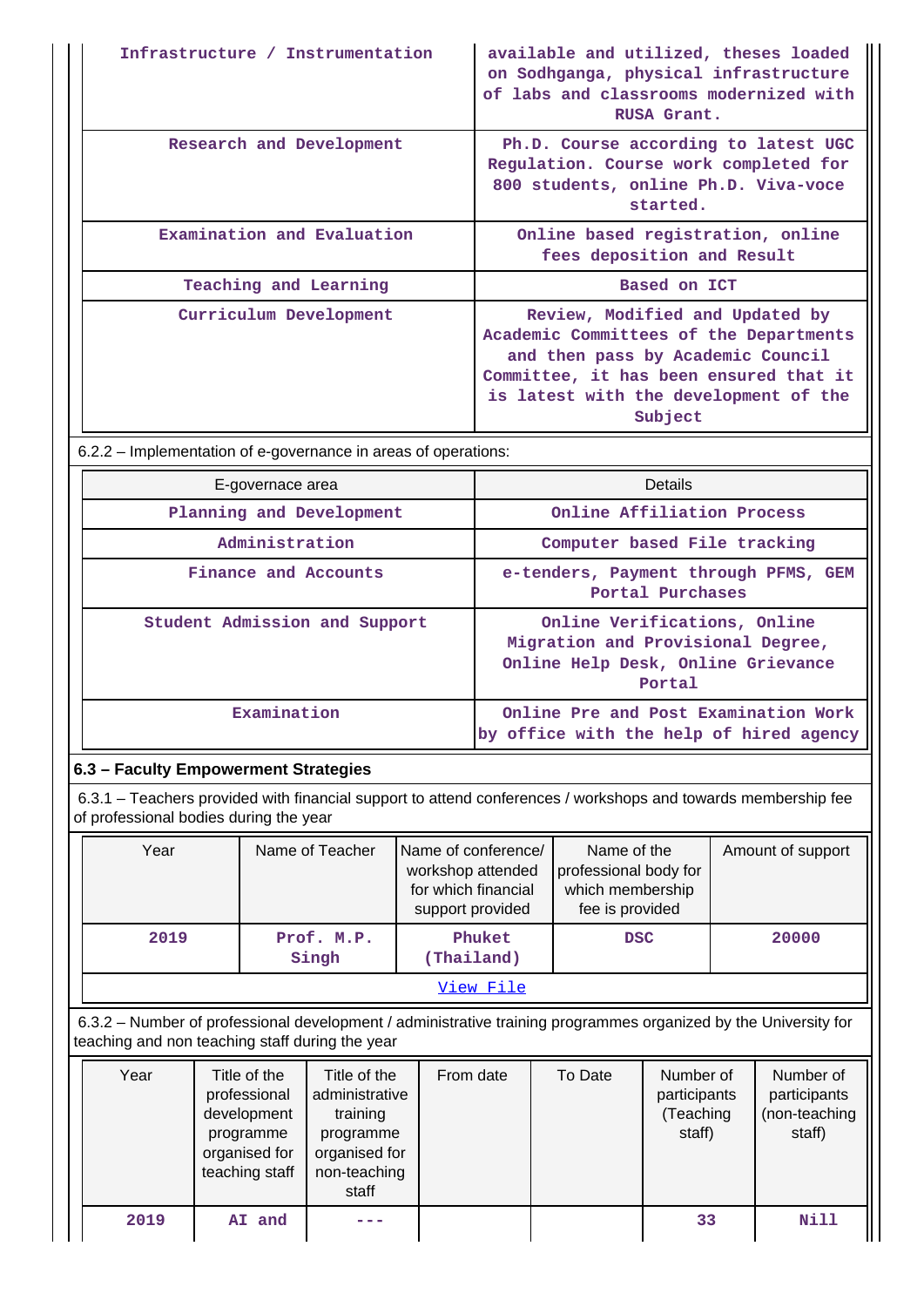|                                                                                                                                                                                            | Machine<br>Learning                                 |                          |              | 23/12/2019 27/12/2019         |                 |              |          |                                            |  |
|--------------------------------------------------------------------------------------------------------------------------------------------------------------------------------------------|-----------------------------------------------------|--------------------------|--------------|-------------------------------|-----------------|--------------|----------|--------------------------------------------|--|
|                                                                                                                                                                                            |                                                     |                          |              | View File                     |                 |              |          |                                            |  |
| 6.3.3 – No. of teachers attending professional development programmes, viz., Orientation Programme, Refresher<br>Course, Short Term Course, Faculty Development Programmes during the year |                                                     |                          |              |                               |                 |              |          |                                            |  |
| Title of the<br>professional<br>development<br>programme                                                                                                                                   | Number of teachers<br>who attended                  |                          | From Date    |                               |                 | To date      |          | Duration                                   |  |
| Faculty<br>Development<br>Program (FDP)                                                                                                                                                    | 9                                                   | 27/05/2019               |              |                               |                 | 31/05/2019   |          | 5                                          |  |
|                                                                                                                                                                                            |                                                     |                          |              | View File                     |                 |              |          |                                            |  |
| 6.3.4 - Faculty and Staff recruitment (no. for permanent recruitment):                                                                                                                     |                                                     |                          |              |                               |                 |              |          |                                            |  |
|                                                                                                                                                                                            | Teaching                                            |                          |              |                               |                 | Non-teaching |          |                                            |  |
| Permanent<br>Nill                                                                                                                                                                          |                                                     | <b>Full Time</b><br>Nill |              |                               | Permanent<br>11 |              |          | <b>Full Time</b><br>11                     |  |
| $6.3.5$ – Welfare schemes for                                                                                                                                                              |                                                     |                          |              |                               |                 |              |          |                                            |  |
|                                                                                                                                                                                            |                                                     |                          |              |                               |                 |              |          |                                            |  |
| Teaching<br>Teacher Welfare fund                                                                                                                                                           |                                                     |                          | Non-teaching | Non-teaching Welfare          |                 |              |          | <b>Students</b><br>Various Health checkups |  |
| (TWF), Group Insurance                                                                                                                                                                     |                                                     |                          |              | fund and Health Insurance     |                 |              |          | through Health Camp                        |  |
| 6.4 - Financial Management and Resource Mobilization                                                                                                                                       |                                                     |                          |              |                               |                 |              |          |                                            |  |
| 6.4.1 – Institution conducts internal and external financial audits regularly (with in 100 words each)                                                                                     |                                                     |                          |              |                               |                 |              |          |                                            |  |
| Internal audit is done by the Charted Accountant (CA) hired by the University                                                                                                              | and External audit is done by State Govt. Auditors. |                          |              |                               |                 |              |          |                                            |  |
| 6.4.2 - Funds / Grants received from management, non-government bodies, individuals, philanthropies during the<br>year(not covered in Criterion III)                                       |                                                     |                          |              |                               |                 |              |          |                                            |  |
| Name of the non government<br>funding agencies /individuals                                                                                                                                |                                                     |                          |              | Funds/ Grnats received in Rs. |                 |              | Purpose  |                                            |  |
| Nil                                                                                                                                                                                        |                                                     |                          | 0            |                               |                 | N/A          |          |                                            |  |
|                                                                                                                                                                                            |                                                     |                          |              | No file uploaded.             |                 |              |          |                                            |  |
| 6.4.3 - Total corpus fund generated                                                                                                                                                        |                                                     |                          |              |                               |                 |              |          |                                            |  |
|                                                                                                                                                                                            |                                                     |                          | 3000000000   |                               |                 |              |          |                                            |  |
| 6.5 - Internal Quality Assurance System                                                                                                                                                    |                                                     |                          |              |                               |                 |              |          |                                            |  |
| 6.5.1 - Whether Academic and Administrative Audit (AAA) has been done?                                                                                                                     |                                                     |                          |              |                               |                 |              |          |                                            |  |
| <b>Audit Type</b>                                                                                                                                                                          |                                                     | External                 |              |                               |                 |              | Internal |                                            |  |
|                                                                                                                                                                                            | Yes/No                                              |                          | Agency       |                               |                 | Yes/No       |          | Authority                                  |  |
| Academic                                                                                                                                                                                   | No                                                  |                          |              | <b>Nill</b>                   |                 | Yes          |          | Faculty of<br>Deans                        |  |
| Administrative                                                                                                                                                                             | <b>No</b>                                           |                          |              | <b>Nill</b>                   |                 | Yes          |          | <b>IQAC</b>                                |  |
| 6.5.2 – What efforts are made by the University to promote autonomy in the affiliated/constituent colleges? (if<br>applicable)                                                             |                                                     |                          |              |                               |                 |              |          |                                            |  |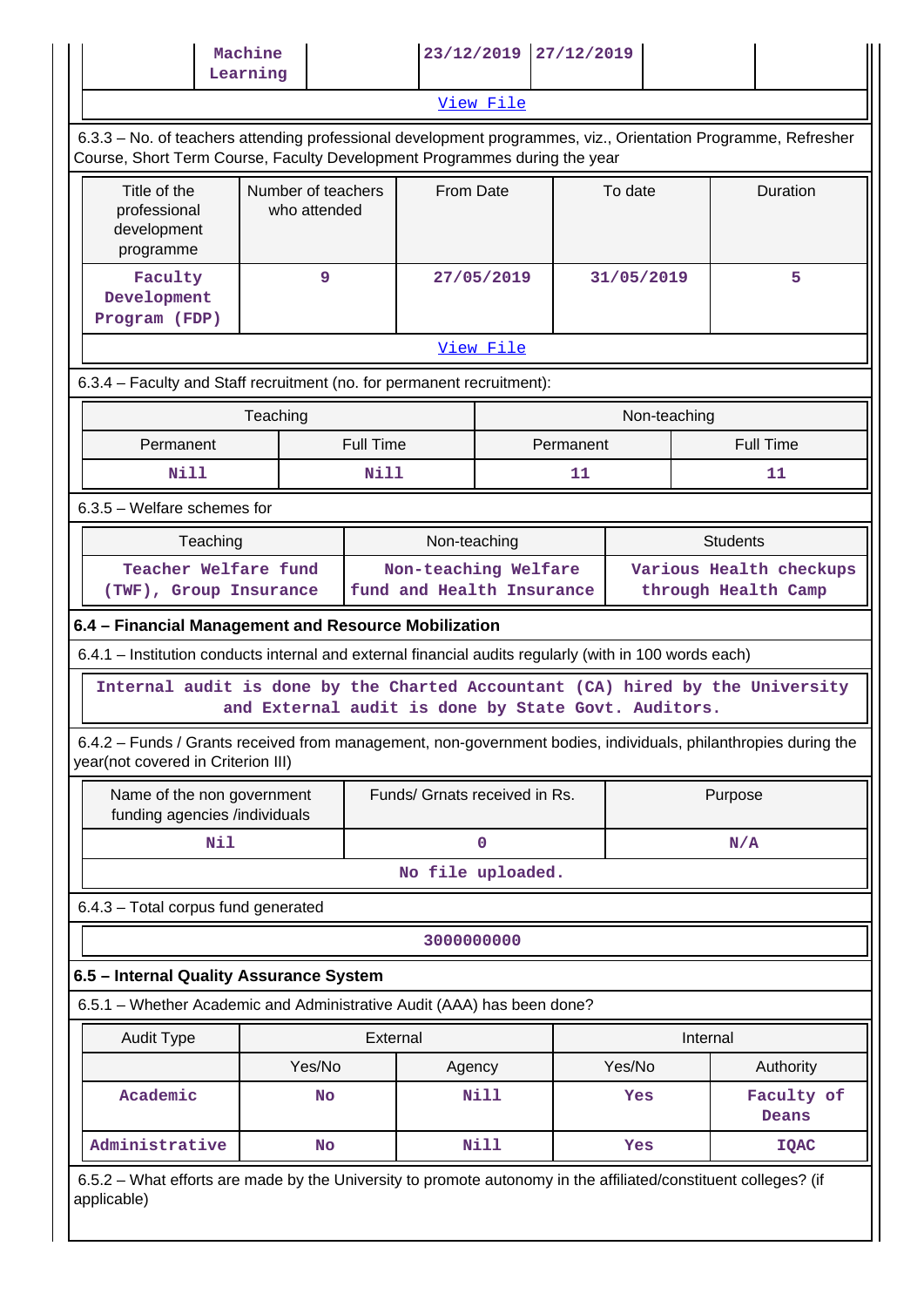**1. Autonomy is encouraged by the University as per UGC/ State policy. IQAC conducts workshops and motivates them for NAAC accreditation. A good grade may lead them to autonomous status. 2. The board of study and academic council permits/ discuss all proposals without prejudice which comes from affiliated institutes. 3. Autonomy with respect to admission and affiliation is given to principals of colleges.**

6.5.3 – Activities and support from the Parent – Teacher Association (at least three)

 **1. Parents feedback plays an integral role in the growth and development of the University 2. Parents are in touch with their ward mentor under Tutor-Guardian scheme. 3. Parents are invited sometimes as resource person if they are experts in their field of work. 4. Parents help in placement also. 5. Help in accreditation process.**

6.5.4 – Development programmes for support staff (at least three)

 **1. Refining Professional skills. 2. PFMS, GEM training for administrative and accounts support staff 3. Well being programs like Yoga and Meditation. 4. Teacher and Employee welfare fund created in the University.**

6.5.5 – Post Accreditation initiative(s) (mention at least three)

 **1. IQAC made proactive. 2. e-content loaded on University website. 3. Many Webinars, Conferences and Workshops conducted. 4. Building of Smart Classes in the Departments. 5. Online Ph.D. coursework as Special Batches. 6. Sanskriti Bhavan and Chanakya Sadan (new guest house) completed. Canteen built in Khandari Campus. 7. Extension activities carried out vigorously by Departments.**

6.5.6 – Internal Quality Assurance System Details

| a) Submission of Data for AISHE portal | Yes |
|----------------------------------------|-----|
| b) Participation in NIRF               | No  |
| c)ISO certification                    | No  |
| d)NBA or any other quality audit       | No  |

6.5.7 – Number of Quality Initiatives undertaken during the year

| Year | Name of quality<br>initiative by IQAC   conducting IQAC      | Date of    | <b>Duration From</b> | Duration To | Number of<br>participants |
|------|--------------------------------------------------------------|------------|----------------------|-------------|---------------------------|
| 2019 | Conducted<br>Webinars<br>related to<br>topics on<br>COVID-19 | 06/05/2020 | 06/05/2020           | 06/05/2020  | 200                       |

[View File](https://assessmentonline.naac.gov.in/public/Postacc/Quality_Initiatives_B/10241_Quality_Initiatives_B_1626258570.xlsx)

## **CRITERION VII – INSTITUTIONAL VALUES AND BEST PRACTICES**

## **7.1 – Institutional Values and Social Responsibilities**

 7.1.1 – Gender Equity (Number of gender equity promotion programmes organized by the institution during the year)

| Title of the<br>programme               | Period from | Period To  | Number of Participants |      |
|-----------------------------------------|-------------|------------|------------------------|------|
|                                         |             |            | Female                 | Male |
| Webinar on<br>Gender<br>Sensitization : | 26/05/2020  | 26/05/2020 | 125                    | 20   |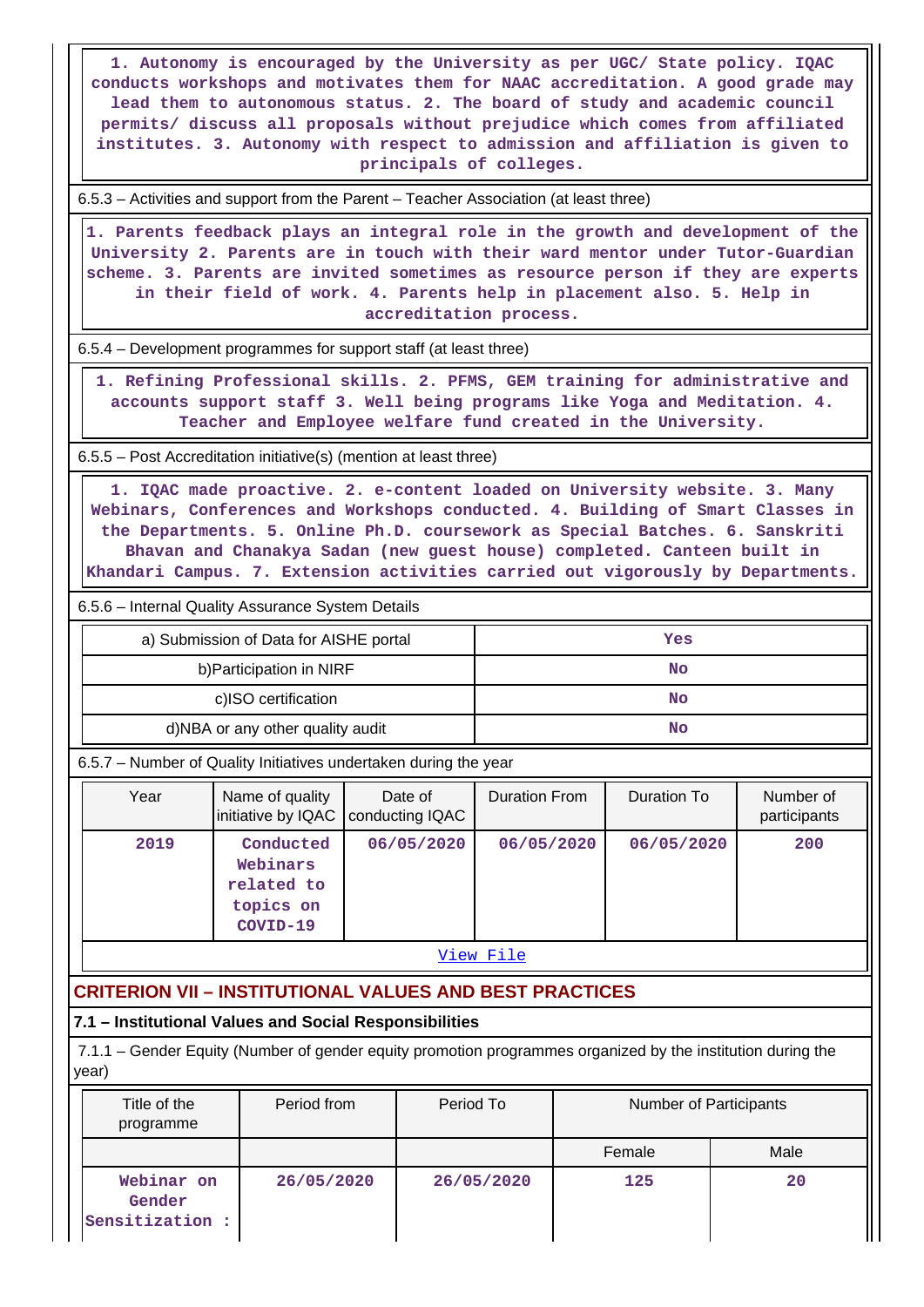|      | Need of the<br>Hour                                                                          |                                                                                                   |                      |                     |                    |                    |                       |                                                                                                   |                                                     |
|------|----------------------------------------------------------------------------------------------|---------------------------------------------------------------------------------------------------|----------------------|---------------------|--------------------|--------------------|-----------------------|---------------------------------------------------------------------------------------------------|-----------------------------------------------------|
|      | Horizontal<br>Reservation for<br>Female<br>Applicants for<br>Admission                       | 15/07/2019                                                                                        |                      |                     | 30/05/2020         |                    | 1084                  |                                                                                                   | <b>Nill</b>                                         |
|      | 7.1.2 - Environmental Consciousness and Sustainability/Alternate Energy initiatives such as: |                                                                                                   |                      |                     |                    |                    |                       |                                                                                                   |                                                     |
|      |                                                                                              |                                                                                                   |                      |                     |                    |                    |                       | Percentage of power requirement of the University met by the renewable energy sources             |                                                     |
|      |                                                                                              |                                                                                                   |                      |                     | Solar Street Light |                    |                       |                                                                                                   |                                                     |
|      | 7.1.3 - Differently abled (Divyangjan) friendliness                                          |                                                                                                   |                      |                     |                    |                    |                       |                                                                                                   |                                                     |
|      | Item facilities                                                                              |                                                                                                   |                      | Yes/No              |                    |                    |                       | Number of beneficiaries                                                                           |                                                     |
|      | Ramp/Rails                                                                                   |                                                                                                   |                      |                     | Yes                |                    |                       | 30                                                                                                |                                                     |
|      | <b>Rest Rooms</b>                                                                            |                                                                                                   |                      |                     | Yes                |                    |                       | 30                                                                                                |                                                     |
|      | Scribes for examination                                                                      |                                                                                                   |                      |                     | Yes                |                    |                       | $\overline{\mathbf{2}}$                                                                           |                                                     |
|      | <b>Braille</b><br>Software/facilities                                                        |                                                                                                   |                      |                     | Yes                |                    |                       | 1                                                                                                 |                                                     |
|      | Special skill<br>development for<br>differently abled<br>students                            |                                                                                                   |                      |                     | Yes                |                    | 5                     |                                                                                                   |                                                     |
|      | 7.1.4 - Inclusion and Situatedness                                                           |                                                                                                   |                      |                     |                    |                    |                       |                                                                                                   |                                                     |
|      |                                                                                              |                                                                                                   |                      |                     |                    |                    |                       |                                                                                                   |                                                     |
| Year | Number of<br>initiatives to<br>address<br>locational<br>advantages<br>and disadva<br>ntages  | Number of<br>initiatives<br>taken to<br>engage with<br>and<br>contribute to<br>local<br>community |                      | Date                | Duration           |                    | Name of<br>initiative | <b>Issues</b><br>addressed                                                                        | Number of<br>participating<br>students<br>and staff |
| 2019 | 20                                                                                           | $\mathbf{1}$                                                                                      |                      | 01/07/2             | $\overline{7}$     |                    | Green                 | To save                                                                                           | 55                                                  |
|      |                                                                                              |                                                                                                   |                      | 019                 |                    |                    | Campus<br>Activity    | environme<br>nt                                                                                   |                                                     |
|      |                                                                                              |                                                                                                   |                      |                     | View File          |                    |                       |                                                                                                   |                                                     |
|      |                                                                                              |                                                                                                   |                      |                     |                    |                    |                       | 7.1.5 - Human Values and Professional Ethics Code of conduct (handbooks) for various stakeholders |                                                     |
|      | <b>Title</b>                                                                                 |                                                                                                   |                      | Date of publication |                    |                    |                       | Follow up(max 100 words)                                                                          |                                                     |
|      | LYNGDOH Committee<br>Report                                                                  |                                                                                                   |                      |                     | 01/07/2019         |                    |                       | University follow for<br>students elections every<br>year                                         |                                                     |
|      | 7.1.6 - Activities conducted for promotion of universal Values and Ethics                    |                                                                                                   |                      |                     |                    |                    |                       |                                                                                                   |                                                     |
|      | Activity                                                                                     |                                                                                                   | <b>Duration From</b> |                     |                    | <b>Duration To</b> |                       | Number of participants                                                                            |                                                     |
|      | Lecture on<br>'SANSKARO KE<br><b>PARIPEKSH ME</b><br>PRAKJANM SANSKAR'                       |                                                                                                   | 09/12/2019           |                     |                    | 09/12/2019         |                       |                                                                                                   | 60                                                  |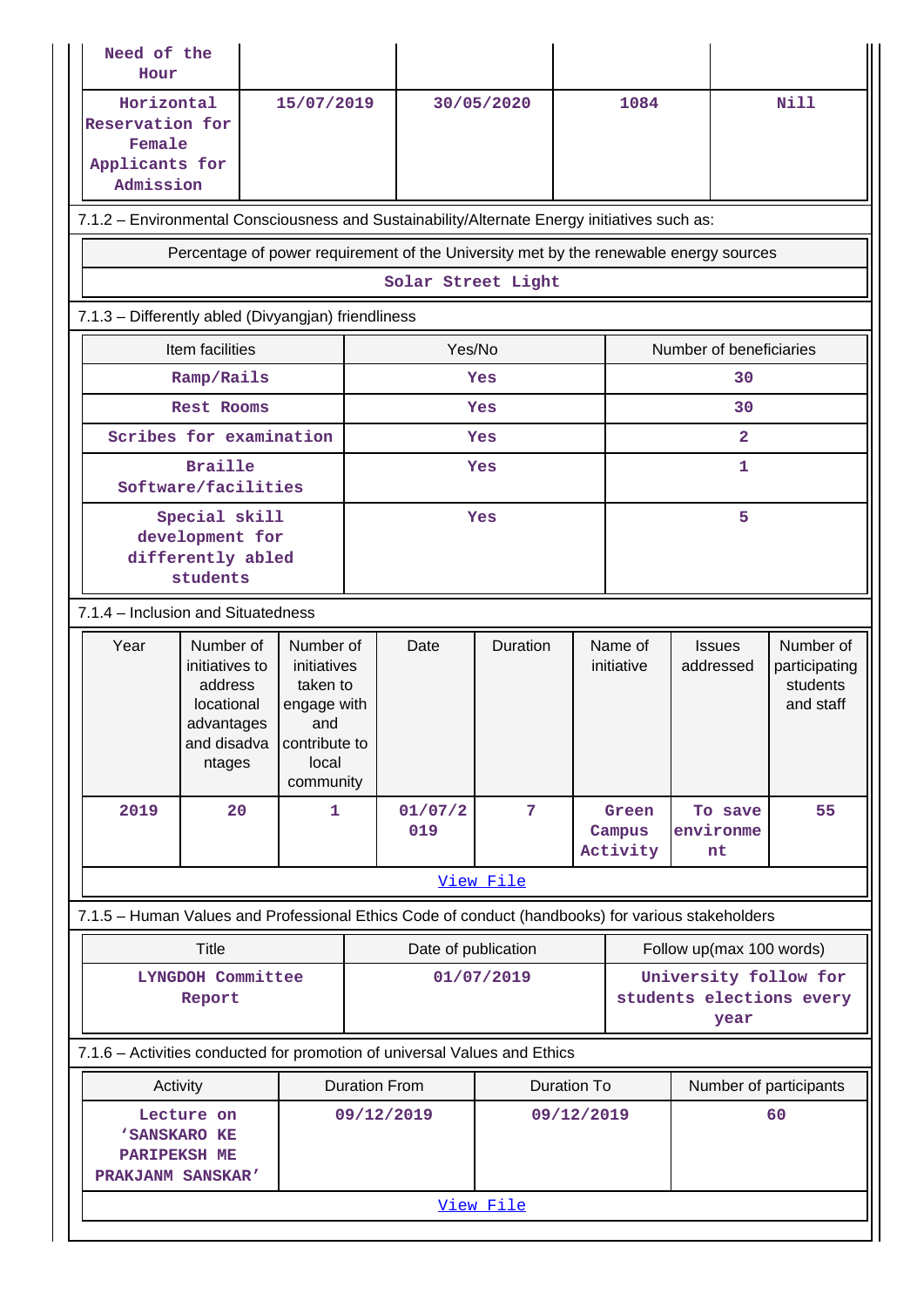7.1.7 – Initiatives taken by the institution to make the campus eco-friendly (at least five)

 **1 Plantation campaign 2 Ban on Plastic 3 Swachh Bharat Abhiyan 4 Environmental awareness programs and rallies 5 Energy saving program 6 Sewage treatment plant and its usage**

### **7.2 – Best Practices**

7.2.1 – Describe at least two institutional best practices

 **1 ICT based teaching learning: this was already going on in past years but with advent of COVID, every department of the University initiated digital learning platform by taking online classes, conducting online seminars, periodic tests, assignments, quizzes as well as examinations. This helps in eradicating the disruption of teaching and learning process due to pandemic. This also brings the concept of education everywhere to the students. Even lab experiments were done on virtual labs build by MHRD. 2 Contributions of University towards society- University is contributing towards society by adopting villages, schools, heritage sites in the region for their holistic development. Programs like Pade Agra, Bade Agra is being conducted every month to inculcicate reading habits in people of this region particularly younger generation. 3 Rain water harvesting and sewage treatment plant water usage is another feature of our University in ecosystem restoration 4 Strong democratic set up of academic and administrative bodies to take decisions. Academic calendar is followed strictly..**

 Upload details of two best practices successfully implemented by the institution as per NAAC format in your institution website, provide the link

#### <http://www.dbrau.org.in/>

#### **7.3 – Institutional Distinctiveness**

 7.3.1 – Provide the details of the performance of the institution in one area distinctive to its vision, priority and thrust in not more than 500 words

 **Overcoming Pandemic crisis from disruption to recovery Dr. Bhimrao Ambedkar University is dedicated to provide a high quality teaching, learning ambience in higher education in order to groom the students to be technologically and culturally abreast with the students of the main stream. Pursing its vision of diversity inclusion and integration, the university through state government scheme provided financial assistance to 1350 students. University had its own approach encountering the situation which arose with covid-19 pandemic keeping**

**its moto of "Tamso Maa Jyotiirgamay" moving from darkness to light the university departments turned to online mode of teaching.More than 35 webinars were held by different departments in the month of May and June 2020 covering the relevant topics like "Disaster management with reference to Covid 19 (On 6th May 2020)", "Nurturing physical, mental and social health during and post covid(On 6th May 2020)", "Reverse migration and rural development in Uttar Pradesh"(On 25th May 2020), in which the Honorable Governor of UP Shrimati Anandi Ben and Dy Chief Minister Dr. Dinesh Sharma also participated and addressed the important issue. To overcome the administrative difficulties, first time in the history of University academic council, executive committee were held in online mode. University has three studios in our community radio which are fully equipped with broadcasting equipment's and this "Agra Ki Awaaz at 90.4 MHz" augmented its activity in this period by broadcasting programs like career counselling, folk songs, interview, development programs like beti parvarish, usefulness of mask, food poisoning, tips for office behavior, pandemic challenge and ways to overcome it. Faculty of the University also uploaded 3920 e-contents so that the students may get benefited. Decision to conduct pending Ph.D. course work in online mode was taken and carried at and as many as 52 students benefitted. Argyo Setu app was made mandatory to be**